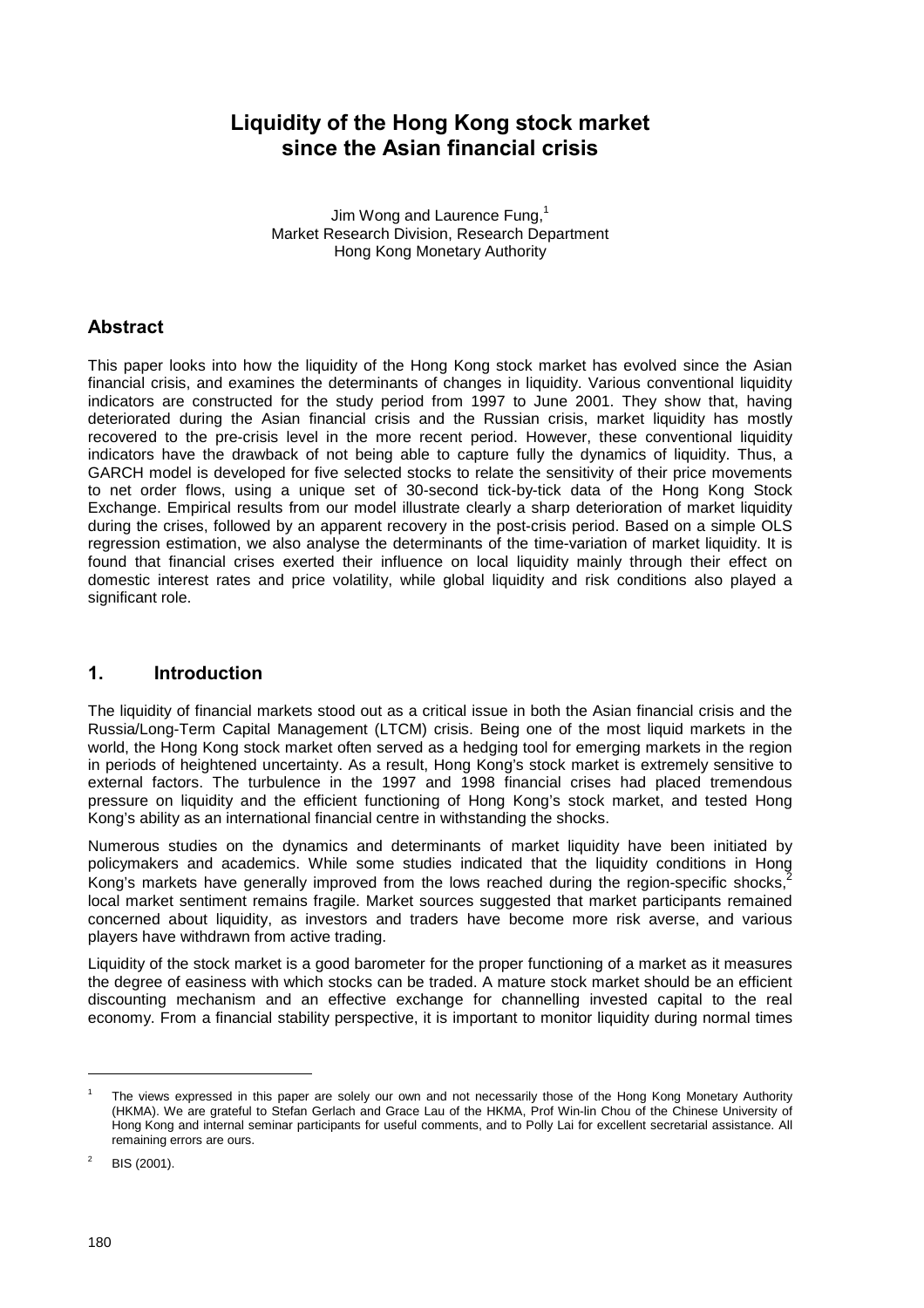and at times of stress, and to promote structural changes that will enhance the liquidity of the stock markets.

To facilitate this process, this paper examines mainly two issues: (i) it looks into how the liquidity of Hong Kong stock market has evolved since the Asian financial crisis, and (ii) it examines the determinants of changes in liquidity. For the first issue, various conventional indicators are constructed to gauge market liquidity during the study period (covering 1997 to June 2001), by assessing mainly market depth. In particular, the paper assesses whether liquidity conditions have recovered to the pre-crisis level. To supplement the conventional liquidity indicators, using a unique set of 30-second tick-by-tick data of the Hong Kong Stock Exchange, a regression model which relates the sensitivity of stock prices to the prevailing order book conditions is built to examine the changes in market depth during the period. For the second issue, results of the above regression analysis are utilised to construct a model to assess the determinants of liquidity. It is found that financial crises exerted their influence on local liquidity mainly through their effect on domestic interest rates and price volatility, while global liquidity and risk conditions also had a significant impact on domestic liquidity.

# **2. Definitions and measures of liquidity**

Market liquidity is difficult to define, given its multifaceted nature. Broadly speaking, there are mainly three possible dimensions of market liquidity: tightness, depth and resiliency. Tightness measures how far the bid or ask prices diverge from the mid-market prices. It is important to market players as it measures the costs incurred. Of the various indicators, the bid-ask spread is one of the most frequently used. Depth refers to the volume of trades possible without moving prevailing market prices. Conventionally, it can be measured either by the order amount on the order books, or by the fluctuation in bid-ask spreads as a result of market impact from order executions. The greater the relative imbalance of buy or sell orders, the farther the market price must diverge from the standard bid or ask prices to clear the imbalance. The relative sensitivity of market prices to a unit of imbalance of order flows may also reflect the relative depth of the market. Resiliency measures the speed with which price fluctuations resulting from trades reconverge, or the speed with which imbalances in order flows are dissipated.<sup>3</sup> Market resiliency gives us a picture of potential market depth, which cannot be observed from prevailing order flows.<sup>4</sup> There is no clear-cut approach to measure resiliency, and one approach is to examine the speed with which the bid-ask spread and order volume are restored to normal market conditions after trades.<sup>5</sup>

Other measures of market liquidity include price volatility,  $6$  the number and volume of trades, trade frequency and turnover ratio. Among these, price volatility is the most widely used measure, and is closely related to the market depth indicators (it is in fact sometimes treated as one of the depth indicators).

Given the trading system in Hong Kong, where the spread varies predeterminedly according to a set of price ranges for all stocks, market tightness cannot be readily measured from changes in the observed bid-ask spreads.<sup>7</sup> In this paper, we therefore focus mainly on the depth dimension of market liquidity as well as the price volatility indicators.

<sup>3</sup> Another commonly used concept is immediacy, which is defined as the time necessary to execute a trade of a certain size within a certain price range. Because immediacy incorporates elements of all three of the above dimensions, it is not considered as a separate dimension.

<sup>4</sup> Engle and Lange (1997).

<sup>5</sup> Muranaga and Shimizu in BIS (1999a).

<sup>6</sup> If one assumes a constant level of "true" (ie fundamentals-based) prices, then volatility in observed prices could reflect the bid-ask spread, the market impact of trades, and/or the degree of resiliency. Cohen in BIS (1999a) uses this concept to examine the liquidity of short-term money markets. Specifically, he investigates the linkages between the volatility of various short-term interest rates under different monetary policy operating regimes for nine developed countries.

<sup>7</sup> A brief note on the trading system in Hong Kong is given in Annex A.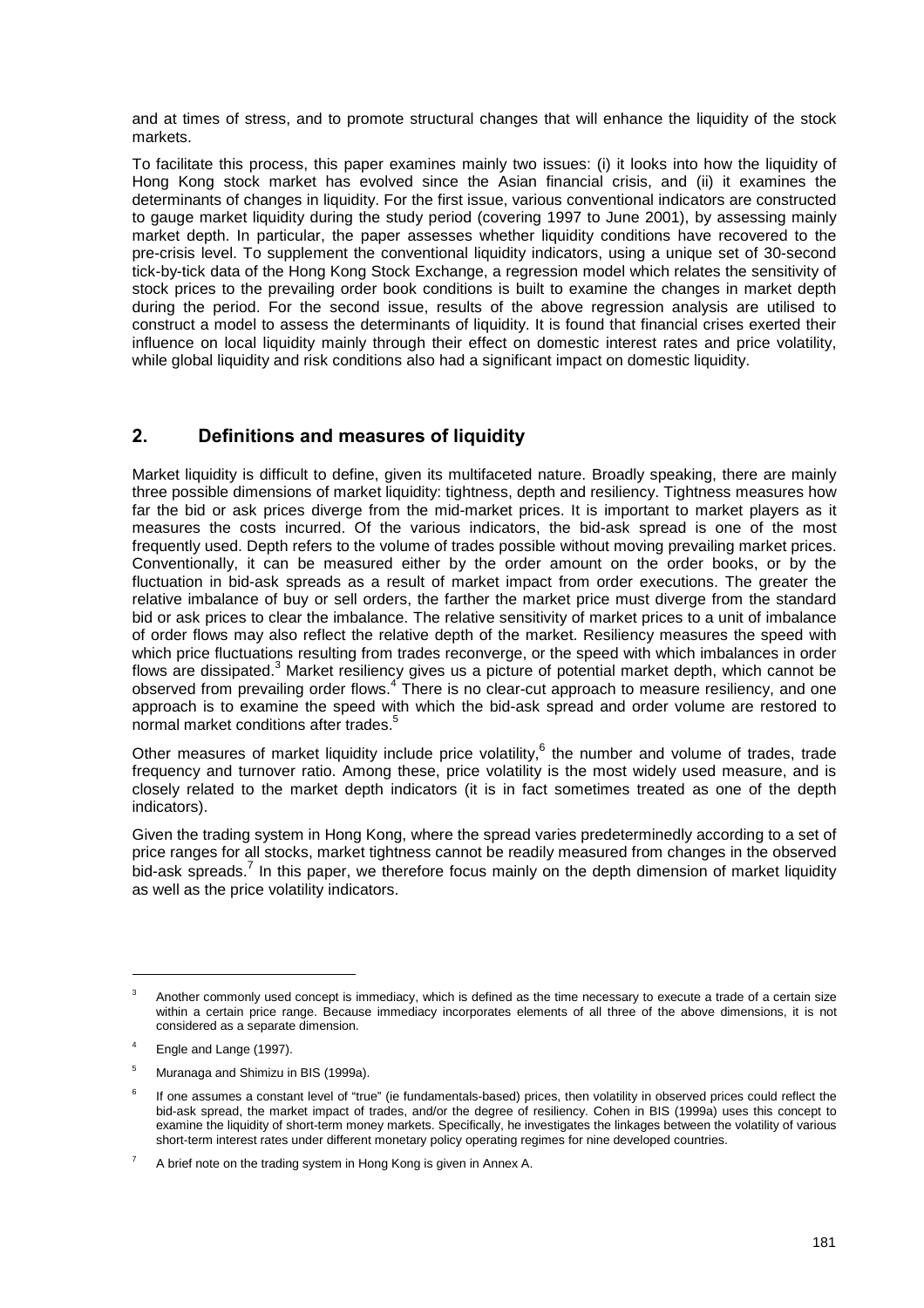# **3. Variations of market liquidity since the Asian financial crisis**

### **3.1 Conventional liquidity indicators**

To assess how market liquidity in Hong Kong's stock market interacted and evolved, the following market-wide indicators measuring market depth and volatility, as discussed in Section 2, are constructed based on the daily closing trading statistics of the 33 constituent stocks of the Hang Seng Index (HSI). As these 33 stocks accounted for almost 80% of Hong Kong's stock market capitalisation during the study period (see below), their aggregate liquidity condition should be representative of the overall market.

#### *3.1.1 The indicators*

#### *a. Market depth*

Traditionally, market depth is measured by a variety of trading activity variables. One measure is the average turnover in a given time interval (such as a day or a week), which is an indicator for normal order flow. A more sophisticated measure of market depth would be to measure the effective supply and demand, which is the sum of actual trades by market participants and potential trades as a result of portfolio adjustments.<sup>8</sup> Other proxies for market depth are the size of trades that market-makers can accommodate<sup>9</sup> and the volume per trade. In this paper, trading volume and turnover value are used to reflect the market depth and they are constructed also as a ratio to both interday and intraday volatility.<sup>10</sup>

#### *b. Price volatility*

A widely used measure for price volatility is the interday price volatility, which is readily available from the daily closing price. However, as this volatility measure is not able to reflect within-day price fluctuations, the intraday price volatility is also considered.

To summarise, the following indicators are constructed for the market-wide analysis:

#### **Market depth measures:**

| Volume:           | Total number of shares traded during the day               |
|-------------------|------------------------------------------------------------|
| Value:            | Total turnover value (in Hong Kong dollars) during the day |
| Depth $I$ (III):  | Trading volume (or value) per unit of interday volatility  |
| Depth II $(IV)$ : | Trading volume (or value) per unit of intraday volatility  |

#### **Volatility measures:**

| Interday volatility: | Defined as the square of the daily percentage changes in closing prices,<br>market capitalisation-weighted |
|----------------------|------------------------------------------------------------------------------------------------------------|
| Intraday volatility  | Defined as (Day High-Day Low)/[(Day High+Day Low)/2]*100%                                                  |

<sup>8</sup> Though there are few examples of research to-date in this area, partly because information on order flows is difficult to obtain, Muranaga and Shimizu in BIS (1999a) investigate the dynamics of market depth by constructing simulated markets. Muranaga studies market impact by examining high-frequency data on transactions involving individual stocks listed on the Tokyo Stock Exchange.

<sup>9</sup> BIS (1999a).

<sup>&</sup>lt;sup>10</sup> Trading volumes and values by themselves are inadequate measures for market depth. For example, an absence of transactions or low turnover does not necessarily imply the market is illiquid, as investors may wait for their "best" bid-ask quote to trade. On the other hand, high turnover may not mean the market is deep enough if stock price variation is high, which may lead to a widening of spreads. They should therefore be measured against the prevailing price volatility.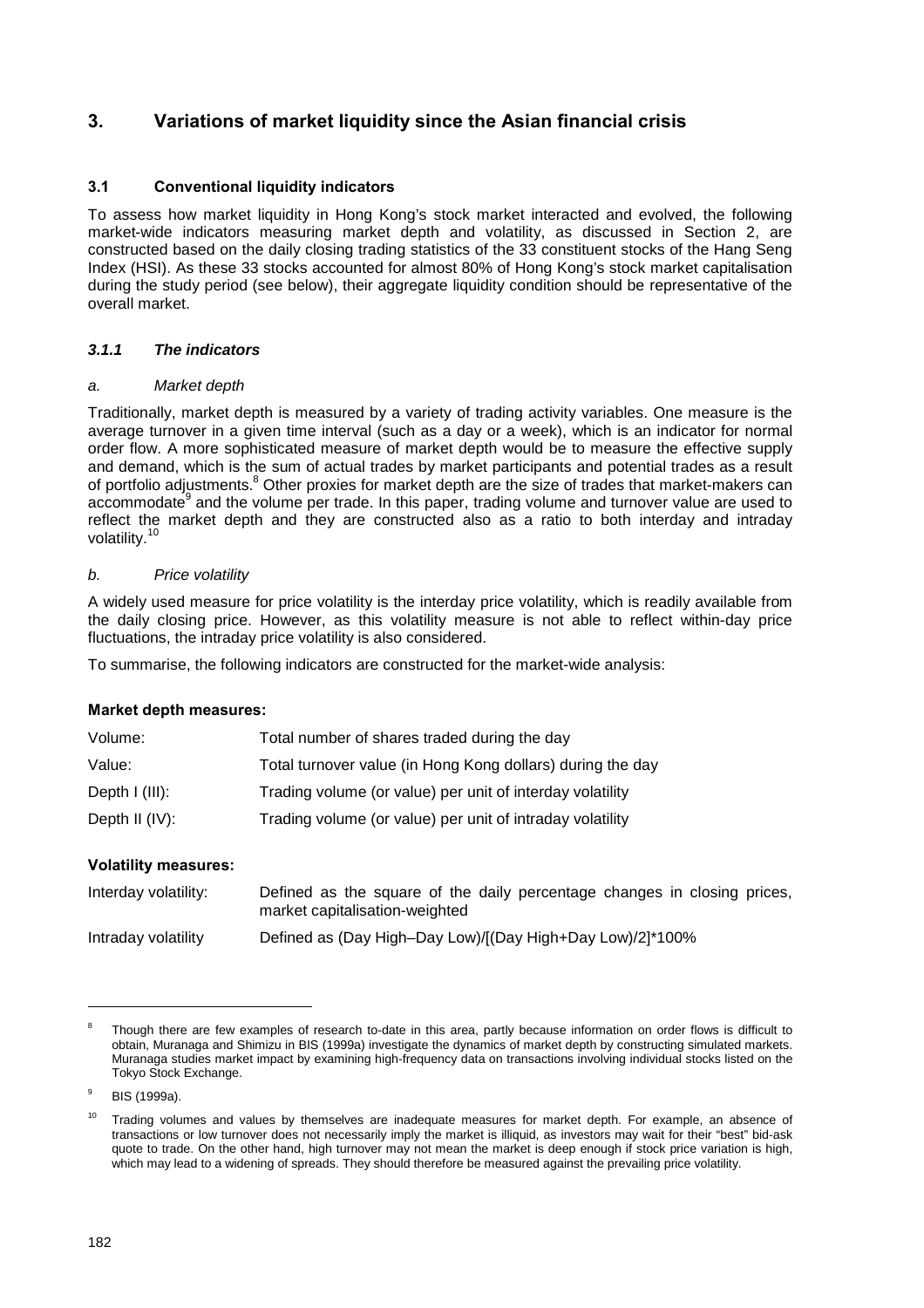### *3.1.2 Study period*

The analysis in this section covers the entire period from January 1997 to June 2001. To facilitate comparative analysis of liquidity during the normal and crisis periods, the study period is further divided into the following five sub-periods:

| Pre-crisis period:                | January 1997-19 October 1997        |
|-----------------------------------|-------------------------------------|
| Asian financial crisis period:    | 20 October 1997-April 1998          |
| Russia/LTCM crisis period:        | May 1998-28 September 1998          |
| Post-crisis period: <sup>11</sup> | 29 September 1998-end December 2000 |
| Recent period:                    | Jan 2001-June 2001                  |

The above division of crisis periods follows largely that of the report of the Committee on the Global Financial System,<sup>12</sup> but some modifications are made to reflect Hong Kong's unique situations. Specifically, while the beginning of the Asian financial crisis is defined as 2 July 1997 in the BIS study, when the Thai government devalued the Thai baht, we define the start of the crisis as 20 October 1997, as the financial market turbulence in Hong Kong only clearly emerged after that day, with the pressure on the Hong Kong dollar and the equity market intensifying.

As for the Russia/LTCM crisis period, it is worth noting that the Russian crisis<sup>13</sup> started on 17 August 1998 when the Russian government effectively defaulted on its sovereign debt and devalued its currency, which largely coincided with the Hong Kong government's operations in the stock market, from 14 August to 28 August, to restore financial market stability.<sup>14</sup> As a result, large turnovers were recorded during this period, along with the rise in stock prices, as shown in Chart 1. Due to this, throughout this paper, other than in Charts 1 to 3, where no exclusions were made, the Russia/LTCM crisis period is defined to exclude the period from 14 August to 28 August, in order to eliminate the distortion caused by the government operation.

#### *3.1.3 Empirical results and analysis*

The conventional liquidity indicators for different periods are summarised in Table 1 and Charts 1 to 3. As shown in Table 1, market liquidity by all measures deteriorated sharply in the Asian financial crisis, and most of them fell further through the Russia/LTCM crisis. During the crisis periods, the fall in depth was dramatic. For instance, during the Asian financial crisis, market depth measured as the ratio of trading volume to intraday volatility fell by 28%, while in terms of trading value to intraday volatility, it dropped by 43% from the pre-crisis level, reflecting a much shallower market. The sharp falls in depth and rising price volatility all pointed to a rapid evaporation of liquidity in the market during the crisis.

During the post-crisis period, there were distinct trends of a pickup in market liquidity, with market depth improving, and volatility significantly reduced. By the first half of 2001, most market liquidity indicators appeared to have returned to their pre-crisis levels, with some even surpassing them.

The post-crisis period is further divided into three sub-periods based on the tightening and easing of interest rate policy by the US Federal Reserve. Period I from 29 September 1998 to 29 June 1999 refers to the round of US interest rate cuts after the financial crises; period II from 30 June 1999 to 15 May 2000 refers to the round of US interest rate hikes; and period III from 16 May 2000 to end-December 2000 refers to the sustained high interest rate era.

 $12$  BIS (1999b).

<sup>&</sup>lt;sup>13</sup> The financial trouble regarding Long-Term Capital Management (LTCM) started in early July, but only intensified after massive losses by the company were reported after the Russian default in August. The US Federal Reserve was involved to recapitalise the company on 23 September 1998 in order to prevent a domino effect on other financial institutions.

<sup>&</sup>lt;sup>14</sup> It was estimated that the Hong Kong government purchased HK\$ 118 billion worth of stocks in its attempt to restore financial market stability.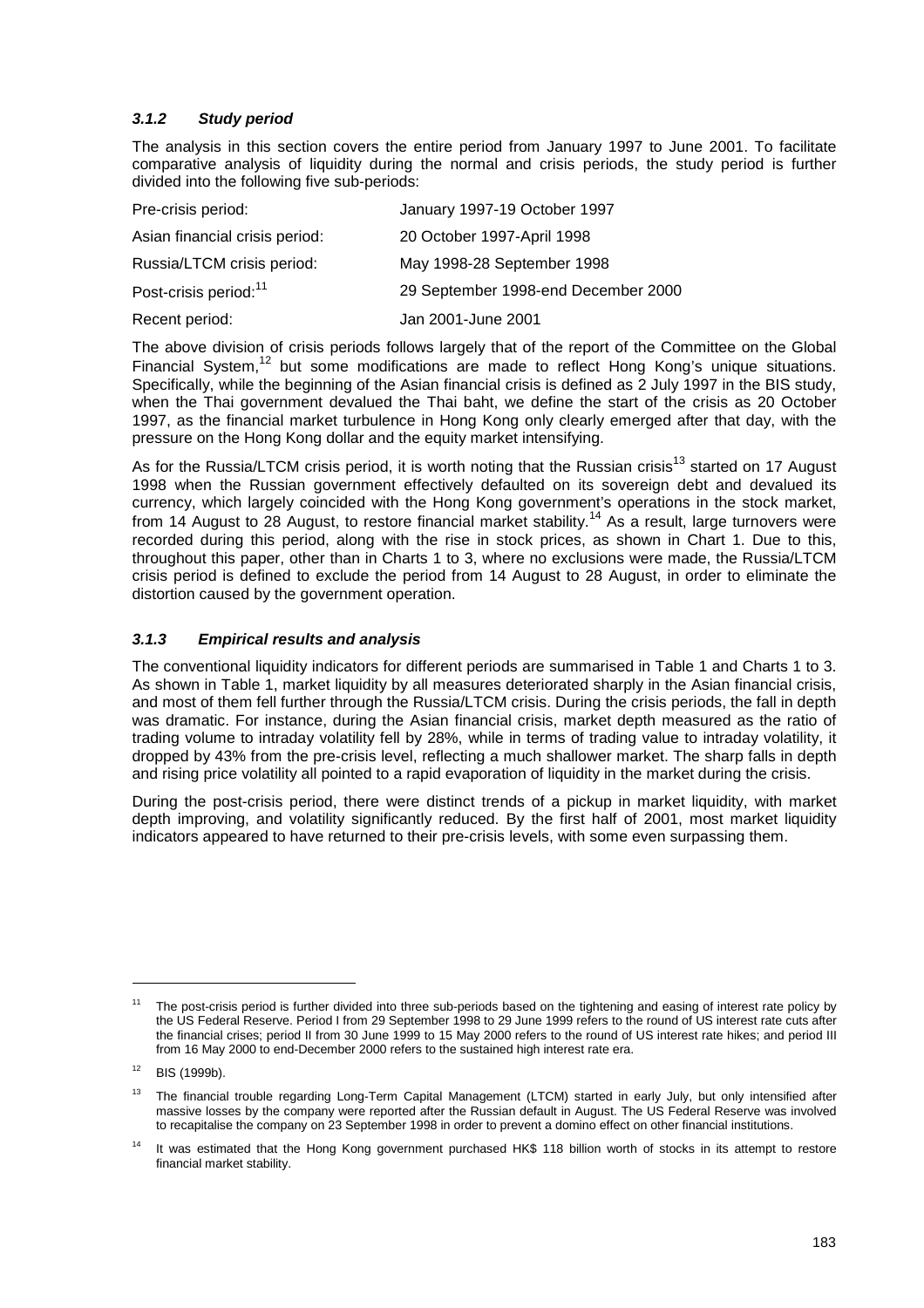#### **3.2 Sensitivity of stock prices to order imbalances**

However, the above analysis suffers from a major deficiency in the use of daily closing data to measure market liquidity, which is changing constantly throughout a trading day. In particular, large and more frequent intraday variations are likely to occur in times of market turbulence. Thus, for an indicator to fully reflect liquidity conditions, statistics capturing changes during the day are needed.

Moreover, most of the conventional indicators characterise the depth of a market as the trade volume or the trade value cleared by a one unit change in prices (also known as liquidity ratios). It is, however, argued that prices change in response to the net disequilibrium in buys and sells, not to total trading volume.15 Furthermore, the use of liquidity ratios as a measure of market liquidity has its limitations. And they seldom distinguish the sources of price volatility (or price changes). Grossman and Miller (1988) point out that liquidity ratios fail to answer the critical question of how a sudden arrival of a larger than average order would affect price movements. A market's liquidity conditions should thus be measured by its ability to absorb order imbalances without large price changes.

#### *3.2.1 Previous research*

Numerous studies have focused on order imbalances and their relationship with market liquidity and other market variables. Chordia et al (2001a) outline two reasons why order imbalances should be more important to stock returns and liquidity than trading volume. First, they argue that "order imbalances sometimes signal private information, which should reduce liquidity at least temporarily and could also move the market price permanently". Second, a large order imbalance exacerbates the inventory risk faced by market-makers, who may respond by widening the bid-ask spread in order to compensate for taking the risk, which in turn further worsens liquidity conditions. Following the same lines of reasoning, a number of studies have emerged to analyse order imbalances. For example, Brown et al (1997) study the interaction between imbalance of bid and ask orders and stock returns in the Australian market. They find that imbalance in terms of number of orders can explain current returns, while imbalance in terms of dollar value can explain both current and future returns. Chordia et al (2001a) examine the relation between S&P 500 returns and order imbalances. They find that there is a strong contemporaneous association between stock returns and order imbalance, and that a contemporaneous order imbalance exerts significant impacts on market returns. These empirical studies indicate that order imbalances affect price movements. Their relationship may thus provide a better measure of market liquidity than the conventional liquidity ratios, such as the ratio of trading volume to price volatility.

However, many of the earlier studies measure the order imbalance based on traded (executed) buy and sell volumes. Furthermore, previous studies often use the number, instead of size, of orders and transactions as a measure of order imbalance, motivated by findings by Jones et al (1994) that the number of transactions is a major determinant of price volatility. The use of traded (executed) buy and sell volumes may be partly driven by the more readily available transaction data from the authorised exchanges. However, with the rising importance of order-driven market structures and the information available from electronic limit order books, attention has rapidly shifted to liquidity provisions in an order-driven market.

The attention to limit orders as the main source of liquidity has been documented by Demsetz (1968). Basically, limit orders can be perceived as a supply of liquidity. Limit orders represent ex ante precommitments to provide liquidity to market orders which may arrive sometime in the future. Thus, following the traditional reasoning regarding liquidity, a liquid limit order market can be characterised as having a large volume of buy and sell limit orders, waiting to be executed at their corresponding bid and ask prices, if and when market orders arrive. To go further, a deep limit order market can be viewed as the ability of a market to absorb a large pool of limit orders without significant impacts on price movements, and the ability to restore the limit order book after a market order is submitted and executed.

As for Hong Kong, a number of empirical studies of its stock market regarding the issue of limit order and order-driven mechanism have been conducted over the past few years. Chan and Hwang (1998) study the impact of tick size on market quality. Ahn and Cheung (1999) and Brockman and Chung

<sup>&</sup>lt;sup>15</sup> Kempf and Korn (1997), Engle and Lange (1997).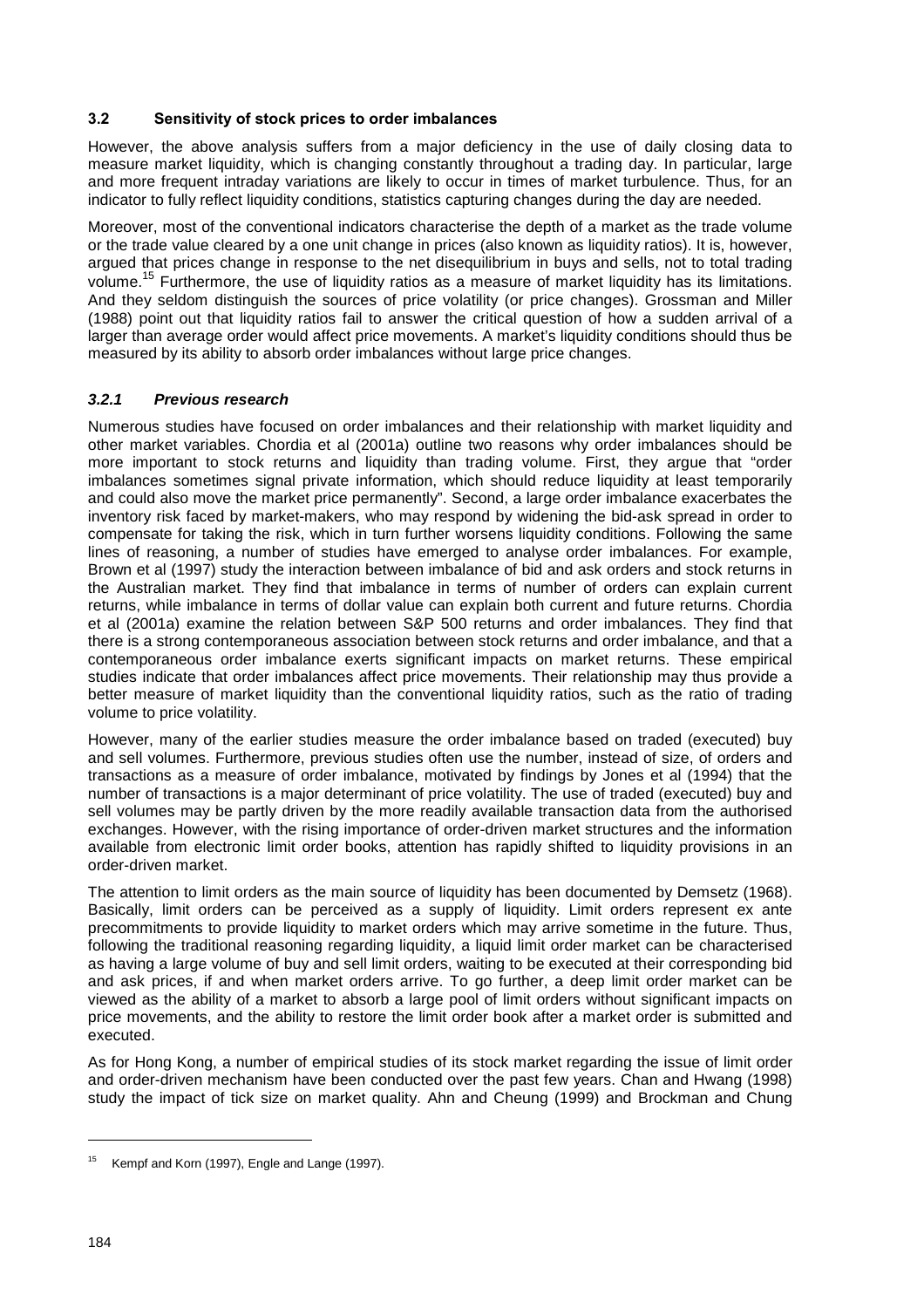(1998) study the liquidity pattern of the Hong Kong stock market. Brockman and Chung (1999) investigate the intertemporal and cross-sectional depth pattern in an electronic, order-driven environment and find an inverted U-shaped pattern at the weekly, daily and trading session level. They also demonstrate that market depth at cross-sectional, corporate level is negatively related to information asymmetry. Brockman and Chung (2001) find commonality in spreads and depth across all sizes of firms. Ahn et al (2000) investigate the relation between market depth and transitory volatility. However, few have investigated the dynamic relation between price movements and order imbalance as a measure of market depth.

#### *3.2.2 The model*

l

To supplement the conventional market depth indicators, and to remedy some of their drawbacks, using a unique set of 30-second tick-by-tick data of the Hong Kong Stock Exchange, the following model is built to examine the general relationship between the changes in stock prices and the net position of order books:

$$
\Delta \ln(P_t) = \alpha + \beta \ln(BSI_t) + \varepsilon_t \tag{1}
$$

where  $P_t$  is the share price at time *t*,  $BS_t$  is the net buying/selling pressure at time *t*, and  $\varepsilon$  is the error term.  $\alpha$  is the constant term, while the parameter  $\beta$  measures the short-term sensitivity of the changes in stock prices to the contemporaneous order imbalance.

In the equation,  $\Delta \ln(P_t)$  is thus the change in share price at time *t* over time  $t-1$ , while *BSI*, is the net position of the order book, which is derived by subtracting the total selling orders (of the first five selling queues) at each 30-second tick from the total buying orders (of the first five buying queues).<sup>16</sup> as follows:

 $BSI_t =$  the net buying/selling pressure at time *t* 

$$
= \sum_{i=1}^{5} (BuyingQueue_i) - \sum_{i=1}^{5} (SellingQueue_i) \text{ in number of shares, at time } t
$$

As order imbalance is likely to have a lagged impact on stock prices, lagged variables of  $\Delta$ ln( $BSI_t$ ) are introduced into the model. Furthermore, as the 30-second changes of stock prices are likely to exhibit serial correlation, lagged variables of  $\Delta \ln(P_t)$  are included in the right-hand side to control for autocorrelation in short-term stock price fluctuations. The basic model (1) is thus extended to be as follows:

$$
\Delta \ln(P_t) = \alpha + \beta \ln(BSI_t) + \sum_{i=0}^{m} \gamma_i \Delta \ln(BSI_{t-i}) + \sum_{j=1}^{n} \theta_j \Delta \ln(P_{t-j}) + \epsilon_t
$$
 (2)

where m and n are the lag lengths for  $\Delta$  ln(*BSI<sub>t</sub>*) and  $\Delta$  ln(*P<sub>t</sub>*) respectively.

The lag structure of the  $\Delta$  ln(*BSI<sub>t</sub>*) and the  $\Delta$  ln(*P<sub>t</sub>*) variables in the right-hand side is then determined with reference to the Akaike Information Criterion (AIC). The proper lag structure is found to be *m* =8 and  $n=12$ .

Unit root test is performed on the dependent and explanatory variables to check for stationarity. Like many other time series of high-frequency financial data, our data also exhibit the autoregressive conditional heteroscedasticity (ARCH) effects. To capture these, our model is estimated under the GARCH estimation procedure, instead of the traditional Ordinary Least Square (OLS) estimation.

Five constituent stocks from the Hang Seng Index are selected for the analysis. Together, they account for 25% of the total Hong Kong stock market capitalisation.<sup>17</sup> Our analysis will focus on the

<sup>16</sup> Our micro, stock-level study utilises the intraday Bid and Ask Record obtained from the Stock Exchange of Hong Kong. For each 30-second tick, the intraday Bid and Ask Record contains information on limit-order prices and order quantities, including the nominal price of a stock, as well as the number of shares quoted in the first five queues for both buying and selling orders at their respective bid and ask prices.

<sup>17</sup> These stocks are Hang Seng Bank and Bank of East Asia from the finance sector, Cheung Kong Holdings and Sun Hung Kai Properties from the property sector and Hutchison Whampoa from the commerce and industry sector.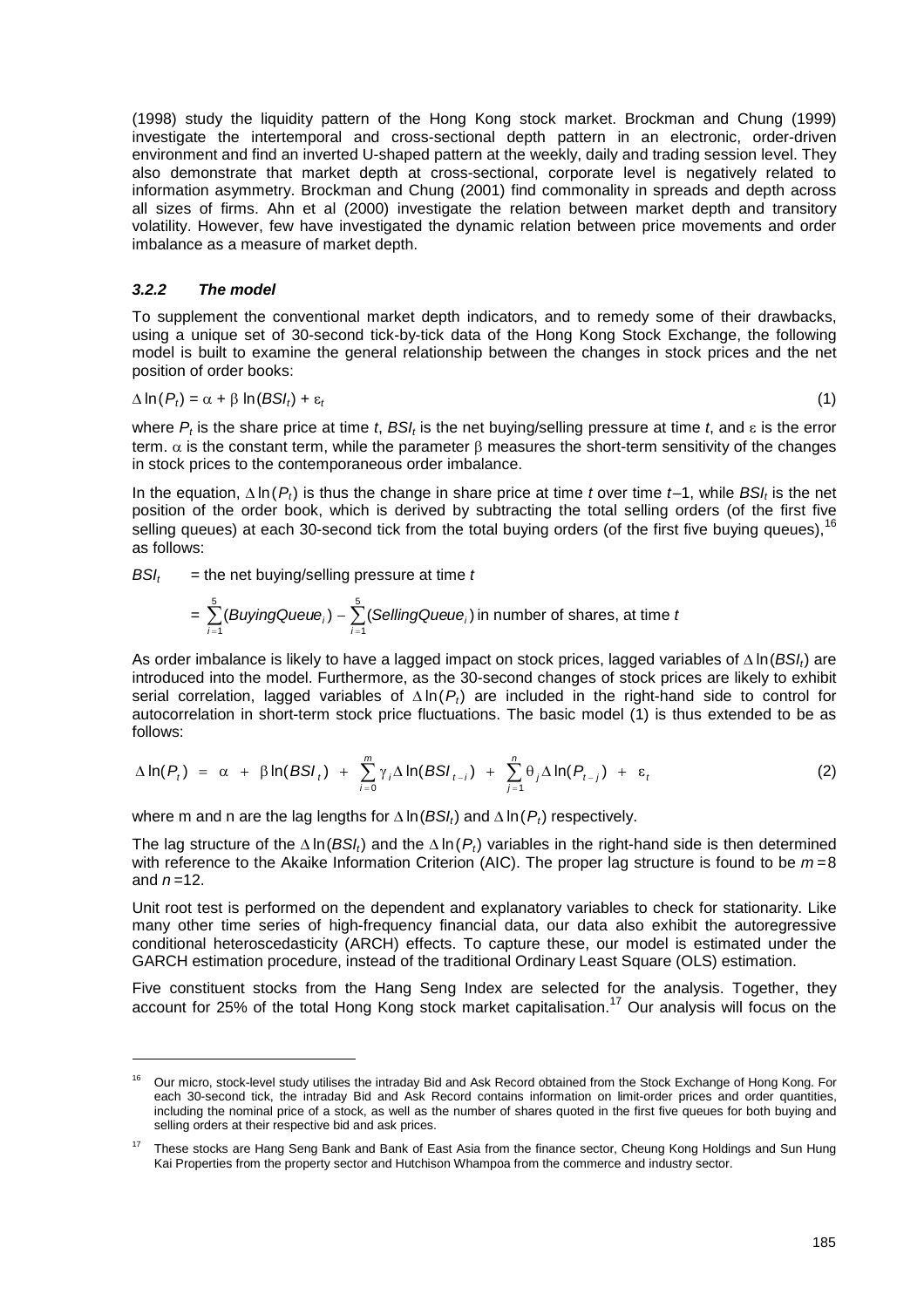coefficient  $\beta$ , which measures the depth of the market.  $\beta$  should have a positive sign. A higher coefficient indicates lower liquidity and vice versa.

#### *3.2.3 Study period*

Similar to Section 3.1.2, the models are estimated for the period from 1997 to June 2001, which is divided into five sub-periods. However, as 30-second tick-by-tick data are collected, which involved a huge amount of data per day and substantial downloading and processing efforts, only data for the key months (instead of working out the data for the entire study period) are collected for the analysis. Specifically, the following months during each of the sub-periods are included in this section's analysis:

| Pre-crisis period:                | May-August 1997               |
|-----------------------------------|-------------------------------|
| Asian financial crisis period:    | 20 October 1997-November 1997 |
| Russia/LTCM crisis period:        | May 1998-13 August 1998       |
| Post-crisis period: <sup>18</sup> | November 1998-October 2000    |
| Recent period:                    | Jan-June 2001                 |

#### *3.2.4 Empirical results and analysis*

GARCH estimation results of five selected stocks are summarised in Tables 2 to 6 and Charts 4 to 8. As shown in the tables, the estimated parameter  $\beta$  in all cases has the expected positive sign and is statistically significant. The positive relationship between the *BSI* variable and changes in stock prices shows that a net buying pressure drives up stock prices, whereas a net selling pressure pulls down stock values. The magnitude of the estimated value for  $\beta$  measures the sensitivity of changes in stock prices to the net buying/selling pressure, which in turn reflects liquidity conditions of the stock market.

As shown in the charts, the estimated parameter  $\beta$  for all stocks rose during crisis periods from the pre-crisis period. These results demonstrate the worsening of market liquidity during crises. While the worsening of liquidity conditions during the Asian financial crisis seemed to be more severe than during the Russian crisis for three of the five selected stocks, it appeared to be less severe for the other two stocks. As for the post-crisis period, the estimated parameter  $\beta$  declined in general, as the market calmed down and cuts in interest rates improved the liquidity condition from the Russian crisis period. Market liquidity then fluctuated within a narrow range, and for most of the selected stocks it has returned to the pre-crisis level in the recent period.

## **4. Determinants of market liquidity**

Knowledge about what factors determine market liquidity is essential to the understanding of how financial crises exert their impact on market liquidity. Existing market microstructure theories on market liquidity are represented by the "inventory control" and "asymmetric information" models.<sup>19</sup> In general, these models suggest that the willingness of market-makers and investors to trade and invest, which determines market liquidity, is largely dependent on cost and risk factors. Market liquidity is expected to be negatively correlated with the cost and risk level. Thus a decrease in interest rates

Similar to Section 3.1.2, the post-crisis period is further divided into three sub-periods based on the interest rate policy of the US Federal Reserve. However, the exact months included in this section are different from that of Section 3.1.2, with only data for key months collected. In this section, period I from November 1998 to March 1999 refers to the round of US interest rate cuts after the financial crises; period II from July 1999 to December 1999 refers to the round of US interest rate hikes; and period III from June 2000 to October 2000 refers to the sustained high interest rate era.

<sup>19</sup> Under the "inventory control" models, bid-ask spread is negatively related to trading volume, but positively related to price volatility. The "asymmetric information" models argue that the widening of bid-ask spread compensates market participants for taking the adverse selection risk, the risk of trading with other market participants with superior information. Contrary to the "inventory control" models, unusually high trading volume is positively related to the bid-ask spread under the "asymmetric information" models.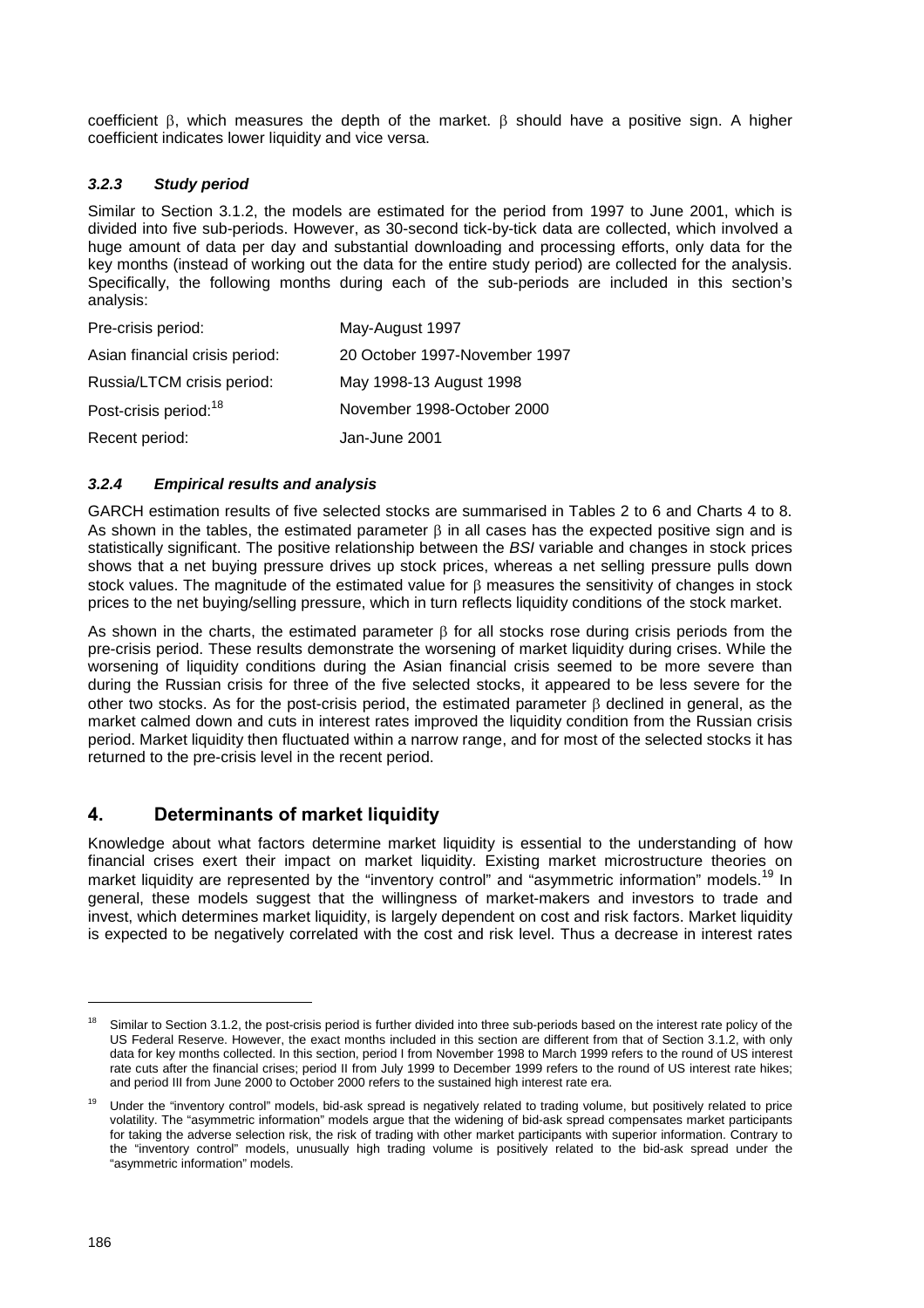may stimulate trading interest and enhance market liquidity, while a volatile market would influence liquidity through an increase in inventory and short-term speculative risks.

#### **4.1 Previous research**

Based on the theoretical framework, a number of studies have attempted to explain market liquidity by cost and volatility. While based on 30 stocks in the Dow Jones Industrial Average, Hasbrouck and Seppi (2001) do not find conclusive evidence of economically significant common factors in explaining their liquidity proxies. Using data of 240 shares traded in the New York Stock Exchange, and focusing on four traditional proxies of liquidity, Huberman and Halka (2001) show that the temporal variations in their liquidity proxies are positively correlated with return and negatively correlated with volatility. Using a similar set of data, Chordia et al (2000) find quoted spreads, depths and trading activity respond to short-term interest rates, the term spread, equity market returns and recent market volatility. In a recent study, using daily closing data, Chordia et al (2001b) show that lagged market returns, lagged interest rates, the lagged bid-ask spread and lagged volume are strong predictors of the bid-ask spread and volume changes in both the stock and bond markets in the United States.

#### **4.2 The model**

To facilitate our regression analysis on the determinants of market liquidity, we utilise the same GARCH model in equation (2) and estimate the model on a monthly basis for the same selected periods as in Section 3.2.3 to obtain a series of monthly estimations of  $\beta$ . Charts 9 to 13 present the monthly movements of estimated  $\beta$  values for the five selected stocks.

For the examination of the determinants of stock market liquidity in Hong Kong, a model is specified to relate  $\beta$  (representing market liquidity) to cost and risk variables. In addition, given Hong Kong's role as a financial centre, the liquidity of the Hong Kong stock market should be affected by fund flows and the global liquidity trend. Market liquidity is therefore a function of the following factors:

 $\beta_t = f(l_t, ID_t, VHK_t, VUSA_t, MLUSA_t, D_{1t}, D_{2t})$  (3)

where the dependent variable  $\beta_t$  is the liquidity level in the Hong Kong market at time *t*, which is

proxied by the  $\hat{\stackrel{\circ}{\text{p}}}$  presented in Charts 9 to 13.  $I_t$  is the Hong Kong three-month interbank rate (monthly average), representing the cost of investing and trading stocks. *ID*, is the interest rate differential between the Hong Kong overnight interbank offered rates and the London interbank offered rates. Other things being equal, a positive *ID<sub>t</sub>* should attract capital into Hong Kong and is positive to liquidity conditions. *VHK<sub>t</sub>* is the intraday volatility of HSI while *VUSA<sub>t</sub>* is the intraday volatility of US stocks, measured by the volatility of the Dow Jones Industrial Average and the Nasdaq Composite Index, market capitalisation-weighted.<sup>20</sup> These two variables represent the domestic and global risk factors respectively. *MLUSA<sub>t</sub>* is the liquidity level of the US market, specified as the ratio of daily turnover of US stocks to the price volatility of the Dow Jones Industrial Average and the Nasdaq Composite Index, market capitalisation-weighted, which is used as a proxy to global liquidity.  $D_1$  and  $D_2$  are the dummy variables for the Asian financial crisis and the Russian crisis, respectively.

### **4.3 Empirical results and analysis**<sup>21</sup>

l

OLS technique is used to perform the estimation for equation (3). Models of various specifications (with different combinations of the above explanatory variables) are estimated. The results are summarised in Table 7; it is found that:

<sup>&</sup>lt;sup>20</sup> Defined as (day high–day low)/[(day high+day low)/2]  $*$  100%.

<sup>&</sup>lt;sup>21</sup> One should note that the variance of the disturbance term in the regression estimations is expected to be large, as the estimation error of the dependent variables B is incorporated in the disturbance term as well. Even though this should cause no problem for the estimation, as long as we model the disturbance term correctly, one should interpret the estimation results and the significance of the estimated parameters with caution.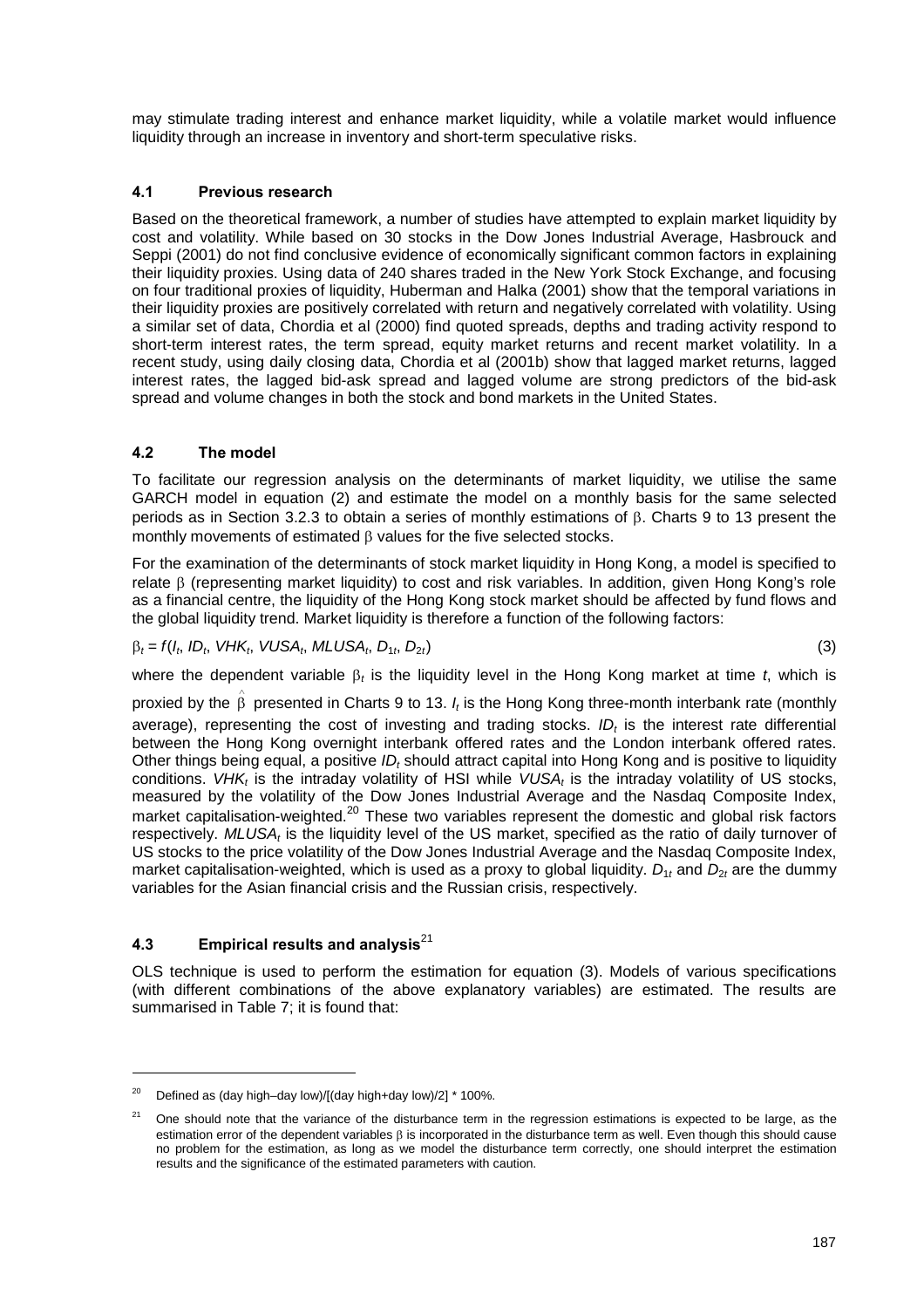- (i) As expected, domestic interest rates (*It*) is significant and has the correct sign for five stocks in 12 estimations. $^{22}$  This indicates that a rise in domestic interest rates would lead to a deterioration of local market liquidity.
- (ii) *IDt* is found to be highly correlated to *It* (correlation coefficient of 0.80), as the differential between Hong Kong and US interest rates is largely determined by the fluctuation in Hong Kong rates, particularly during the crisis periods. If both of them are included in the regression equation, their estimated coefficients yield wrong signs due to multicollinearity. Furthermore, if only *ID<sub>t</sub>* appears in the model, the estimated coefficient for *ID<sub>t</sub>* consistently has a positive sign. This suggests that the inclusion of  $ID<sub>t</sub>$  in the model fails to capture the impact of an expected influx of funds (which should yield a negative sign for the coefficient) and has instead reflected mainly the movement of local interest rates. As a result, *ID<sub>t</sub>* was therefore dropped from all the models.
- (iii) In line with the "inventory control" models, local market volatility (*VHKt*) and overseas market volatility (VUSA<sub>t</sub>) have the expected positive sign and are significant for four stocks in 14 estimations<sup>23</sup> and four stocks in 13 estimations<sup>24</sup> respectively. This indicates that an increase in volatility in either local or global stock markets would lead to a fall in market liquidity, and vice versa. However, when both local and overseas market volatility are included in the model, Hong Kong share price volatility is statistically significant in most cases, while that of the United States is insignificant (regressions 1 and 4) due to multicollinearity.
- $(iv)$  The variable MLUSA<sub>t</sub> is significant and has a correct sign for three out of the five stocks in 16 estimations.<sup>25</sup> suggesting that a deterioration of global liquidity conditions may have a negative impact on local market liquidity. It also indicates that *MLUSAt* is rather stock-specific.
- (v) Naturally,  $D_{1t}$  and  $D_{2t}$  appear to be very powerful in explaining the sharp rise in  $\beta$  during the crises (regressions 7 to 12). However, whenever  $D_{1t}$  and  $D_{2t}$  are included in the regressions, other independent variables such as *It* and *VUSAt* become insignificant. An examination of the relationship between *I<sub>t</sub>* and *VUSA<sub>t</sub>* separately with  $D_{1t}$  and  $D_{2t}$  shows that the two variables are highly correlated with the dummy variables. This seems to indicate that the impact of the crises on liquidity conditions might largely be effected through the interest rate and risk levels. As we are more interested in the impact of  $I_t$  and *VUSA<sub>t</sub>*, the  $D_{1t}$  and  $D_{2t}$  are excluded from some of the models.

## **5. Conclusion**

In this paper we studied the evolution of the Hong Kong stock market's liquidity since the Asian financial crisis and tried to explain the time-variation of market liquidity. Using a unique set of 30-second tick-by-tick data from the Hong Kong Stock Exchange, empirical results from our GARCH model for five selected stocks, which relates the sensitivity of their price movements to net order flows, confirm the sharp deterioration of market liquidity during the crisis periods. Furthermore, they also illustrate that, in the more recent period, the liquidity of most of the selected stocks has returned to the pre-crisis level.

<sup>&</sup>lt;sup>22</sup> Regressions 3 and 6 for Cheung Kong Holdings, Hang Seng Bank, Sun Hung Kai Properties and Bank of East Asia, and Regressions 3, 6, 9 and 12 for the Hutchison Whampoa Limited.

<sup>&</sup>lt;sup>23</sup> Regressions 1, 2, 4 and 5 for Cheung Kong Holdings, Hang Seng Bank, and Hutchison Whampoa Limited, and Regressions 2 and 5 for Bank of East Asia.

<sup>24</sup> Regressions 3 and 6 for Cheung Kong Holdings, Hang Seng Bank and Hutchison Whampoa Limited, and Regressions 3, 4, 6, 7, 9, 10 and 12 for Sun Hung Kai Properties.

<sup>&</sup>lt;sup>25</sup> Regressions 5, 10, 11 and 12 for Cheung Kong Holdings, and Regressions 4, 5, 6, 10, 11 and 12 for Hang Seng Bank and Bank of East Asia.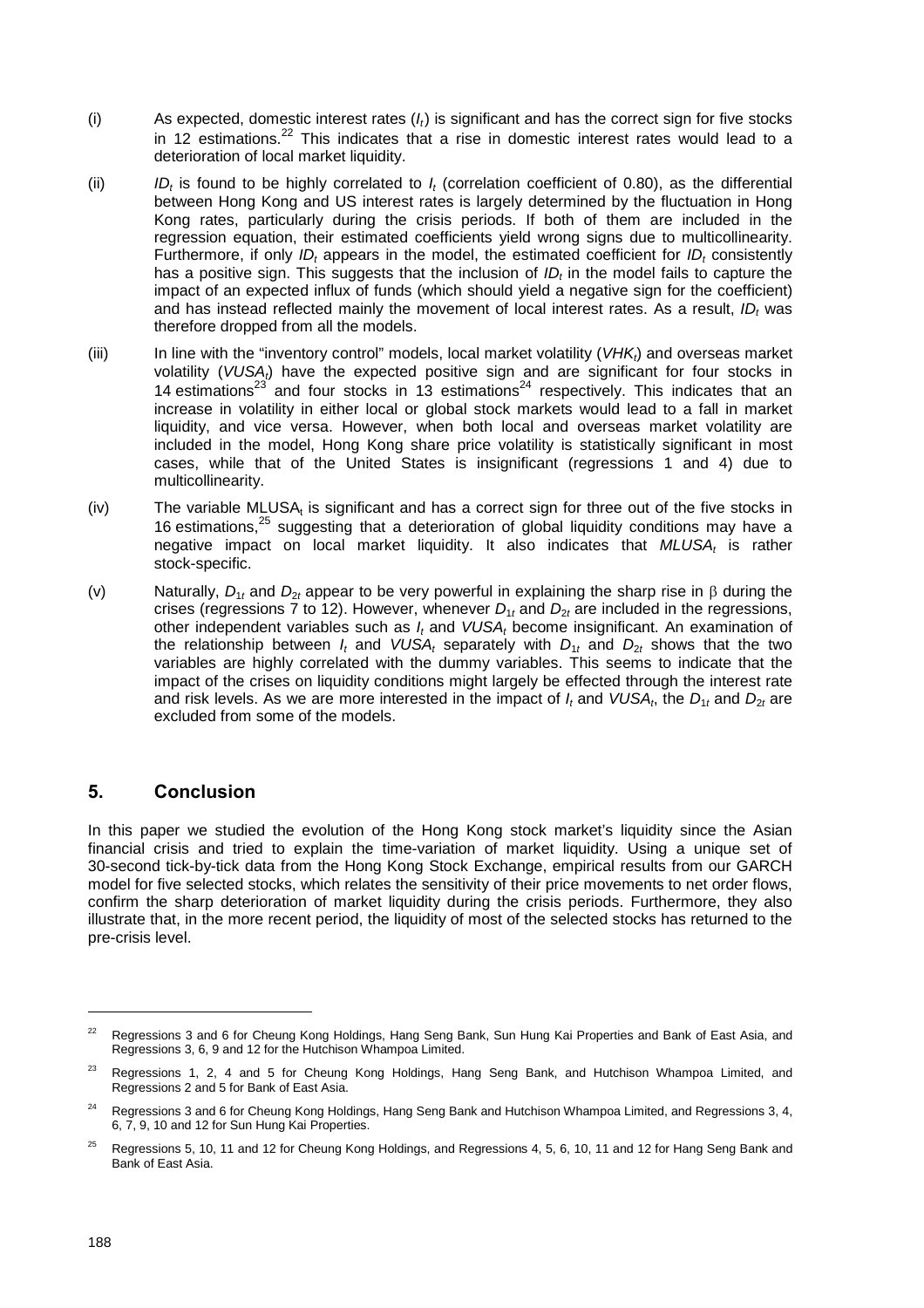This paper also establishes the correlation of stock market liquidity with cost and risk factors. The findings are consistent with the "inventory control" models, which predict that market depth is negatively correlated with price volatility. Largely in line with empirical studies of US market liquidity, which show that liquidity is correlated with lagged short-term interest rates, lagged market returns and market volatility, our OLS regression analysis also shows that financial crises exert their influence on local liquidity mainly through their effect on domestic interest rates and price volatility. Furthermore, given Hong Kong's role as a financial centre, our results indicate that, to a significant extent, global liquidity and risk conditions have an impact on domestic market liquidity as well.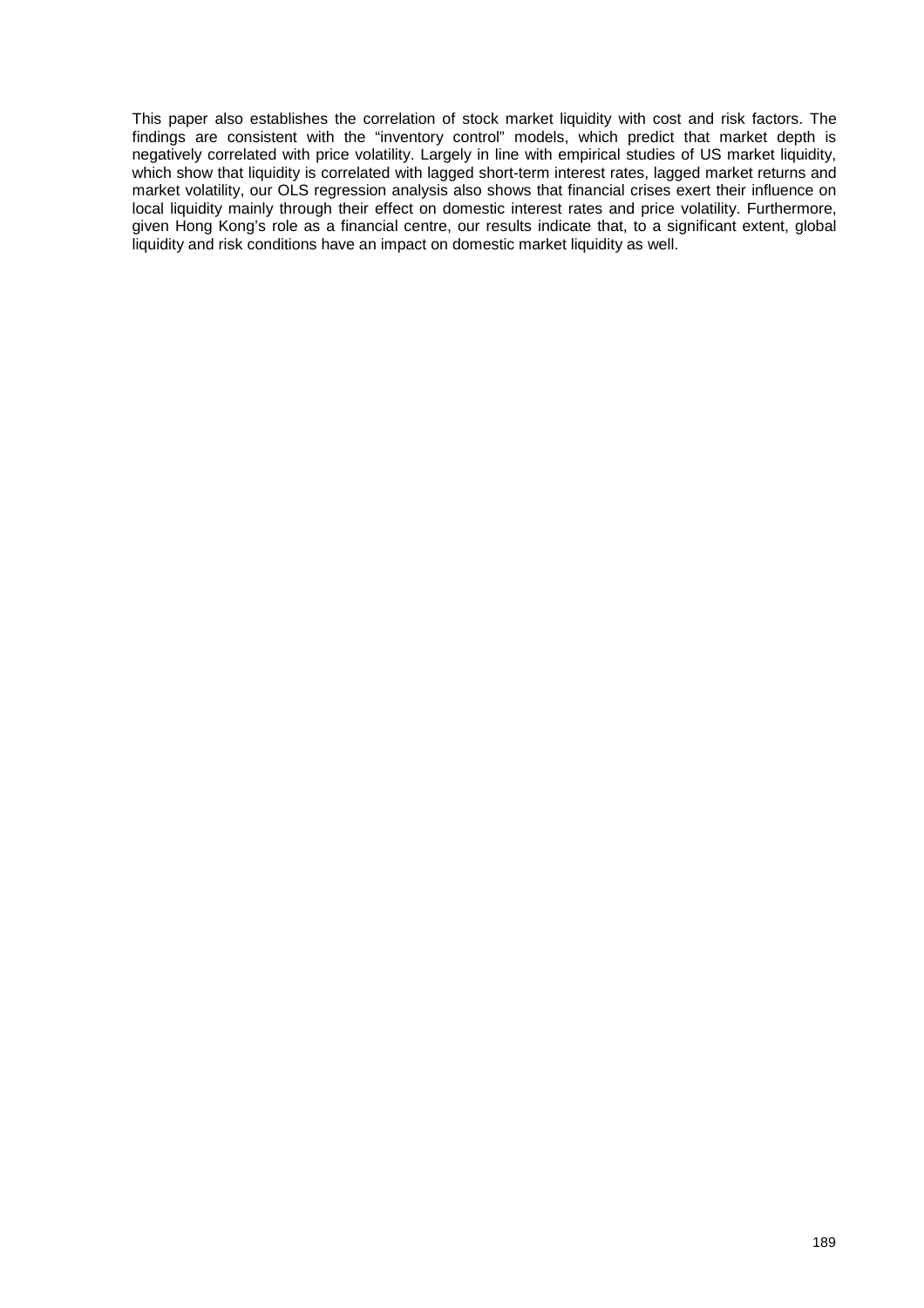## **Annex A**  The Hong Kong stock market's bid and ask system

The trading system of the Exchange is an order-driven system, and is fully centralised and computerised, via terminals in the trading hall of the Exchange and terminals of the Exchange's members. Investors initiate buying and selling transactions by placing orders through brokers. These orders are consolidated into the Exchange's electronic limit-order book and executed (with some specific exceptions) through an automated trading system. Information regarding the limit-order book is disseminated on a real-time basis and available to all market participants through an electronic screen. The electronic screen displays the best five bid-ask prices, along with the broker identities and the numbers of shares intended to be bought and sold at each of the bid-ask queues. Orders are executed in strict price and time priority. The spreads vary according to a set of predetermined price ranges for all stocks (Table A1). A stock would have different dollar spreads if its price appreciates or drops to the next level of price range, and it would have different % spreads (as a % of the value of the stock) when prices move even within the price ranges.

| Table A1<br>Spread table of stock trading on the Hong Kong stock exchange |                    |    |          |                         |      |                              |                        |  |  |  |  |  |  |
|---------------------------------------------------------------------------|--------------------|----|----------|-------------------------|------|------------------------------|------------------------|--|--|--|--|--|--|
|                                                                           | Price range (HK\$) |    |          | <b>Spread</b><br>(HK\$) |      |                              | Spread as a % of price |  |  |  |  |  |  |
| From                                                                      | 0.01               | to | 0.25     | 0.001                   | 10   |                              | 0.4                    |  |  |  |  |  |  |
| Over                                                                      | 0.25               | to | 0.50     | 0.005                   | 2    | ٠                            | 1                      |  |  |  |  |  |  |
| Over                                                                      | 0.50               | to | 2.00     | 0.010                   | 2    | $\qquad \qquad \blacksquare$ | 0.5                    |  |  |  |  |  |  |
| Over                                                                      | 2.00               | to | 5.00     | 0.025                   | 1.25 | ٠                            | 0.5                    |  |  |  |  |  |  |
| Over                                                                      | 5.00               | to | 30.00    | 0.050                   | 1    | $\overline{\phantom{a}}$     | 0.17                   |  |  |  |  |  |  |
| Over                                                                      | 30.00              | to | 50.00    | 0.100                   | 0.33 | $\qquad \qquad \blacksquare$ | 0.2                    |  |  |  |  |  |  |
| Over                                                                      | 50.00              | to | 100.00   | 0.250                   | 0.5  | $\overline{\phantom{a}}$     | 0.25                   |  |  |  |  |  |  |
| Over                                                                      | 100.00             | to | 200.00   | 0.500                   | 0.5  | $\overline{\phantom{a}}$     | 0.25                   |  |  |  |  |  |  |
| Over                                                                      | 200.00             | to | 1,000.00 | 1.000                   | 0.5  | $\overline{\phantom{a}}$     | 0.1                    |  |  |  |  |  |  |
| Over                                                                      | 1,000.00           | to | 9,995.00 | 2.500                   | 0.25 | ٠                            | 0                      |  |  |  |  |  |  |

190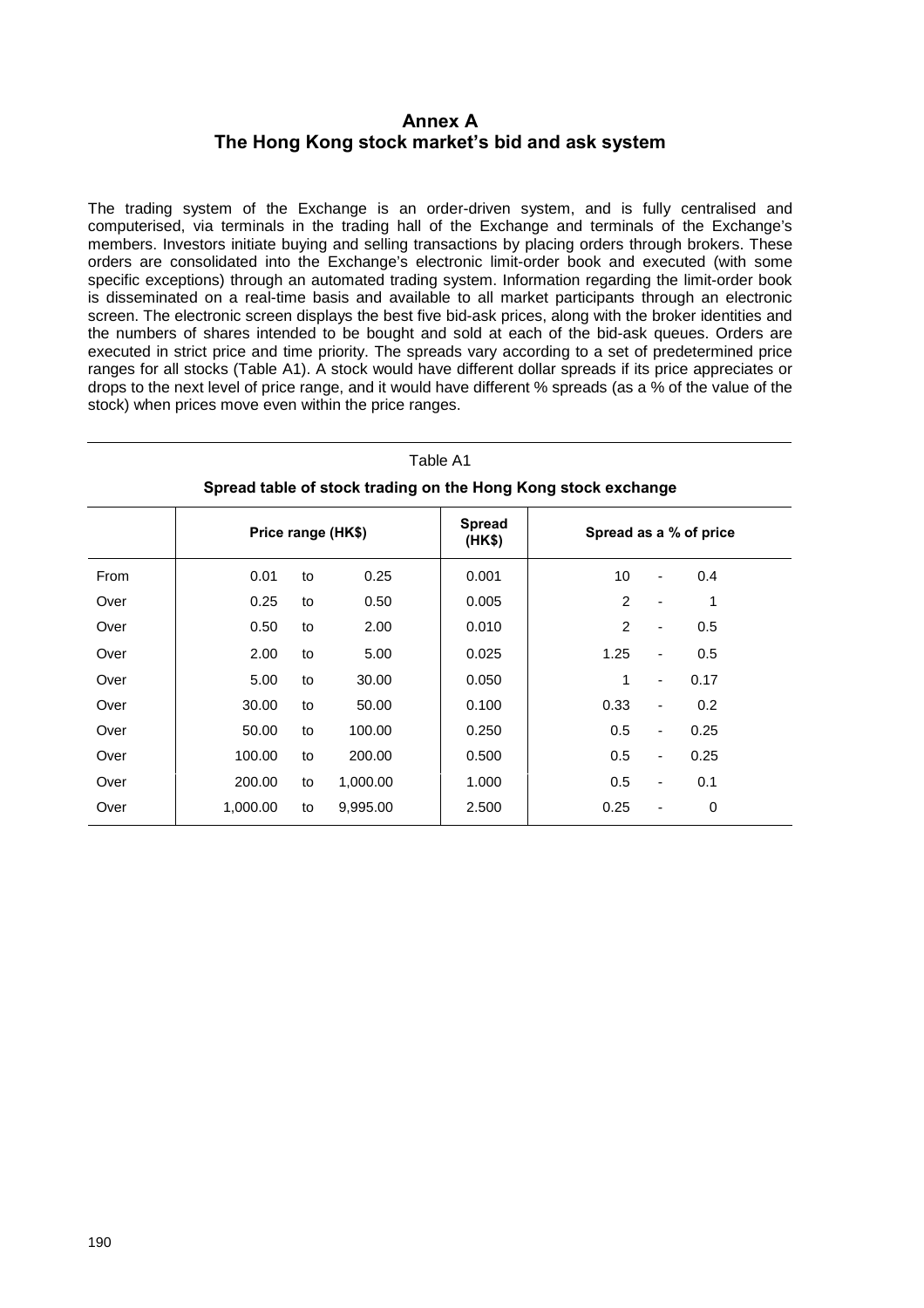## **Tables**

| Liquidity indicators <sup>1</sup> of the Hong Kong stock market: pre-crisis, crises and post-crisis |                |                                               |                                           |                          |                |  |  |  |  |  |  |
|-----------------------------------------------------------------------------------------------------|----------------|-----------------------------------------------|-------------------------------------------|--------------------------|----------------|--|--|--|--|--|--|
|                                                                                                     | Pre-crisis $2$ | <b>Asian financial</b><br>crisis <sup>3</sup> | <b>Russia/LTCM</b><br>crisis <sup>4</sup> | Post-crisis <sup>5</sup> | 2001 H1 $^{6}$ |  |  |  |  |  |  |
| <b>Depth</b>                                                                                        |                |                                               |                                           |                          |                |  |  |  |  |  |  |
| Volume (m shares)                                                                                   | 175.2          | 243.9                                         | 189.7                                     | 188.1                    | 232.6          |  |  |  |  |  |  |
| Volume/intraday volatility                                                                          | 103.7          | 74.6                                          | 65.9                                      | 89.2                     | 140.1          |  |  |  |  |  |  |
| Volume/interday volatility                                                                          | 59.4           | 15.8                                          | 26.4                                      | 36.2                     | 104.8          |  |  |  |  |  |  |
| Value (HK\$ bn)                                                                                     | 5.1            | 5.7                                           | 3.6                                       | 3.7                      | 4.8            |  |  |  |  |  |  |
| Value/intraday volatility                                                                           | 3.0            | 1.7                                           | 1.2                                       | 1.7                      | 2.9            |  |  |  |  |  |  |
| Value/interday volatility                                                                           | 1.7            | 0.4                                           | 0.5                                       | 0.7                      | 2.2            |  |  |  |  |  |  |
| <b>Volatility</b>                                                                                   |                |                                               |                                           |                          |                |  |  |  |  |  |  |
| Intraday volatility                                                                                 | 1.7            | 3.3                                           | 2.9                                       | 2.1                      | 1.7            |  |  |  |  |  |  |
| Interday volatility                                                                                 | 3.0            | 15.4                                          | 7.2                                       | 5.2                      | 2.2            |  |  |  |  |  |  |

Table 1

<sup>1</sup> Weighted by market capitalisation of the 33 constituent stocks of the Hang Seng Index. <sup>2</sup> January 1997 to 19 October<br>1997. <sup>3</sup> 20 October 1997 to April 1998. <sup>4</sup> May 1998 to 28 September 1998, but excluding 14 August

Sources: Bloomberg; HKMA staff estimates.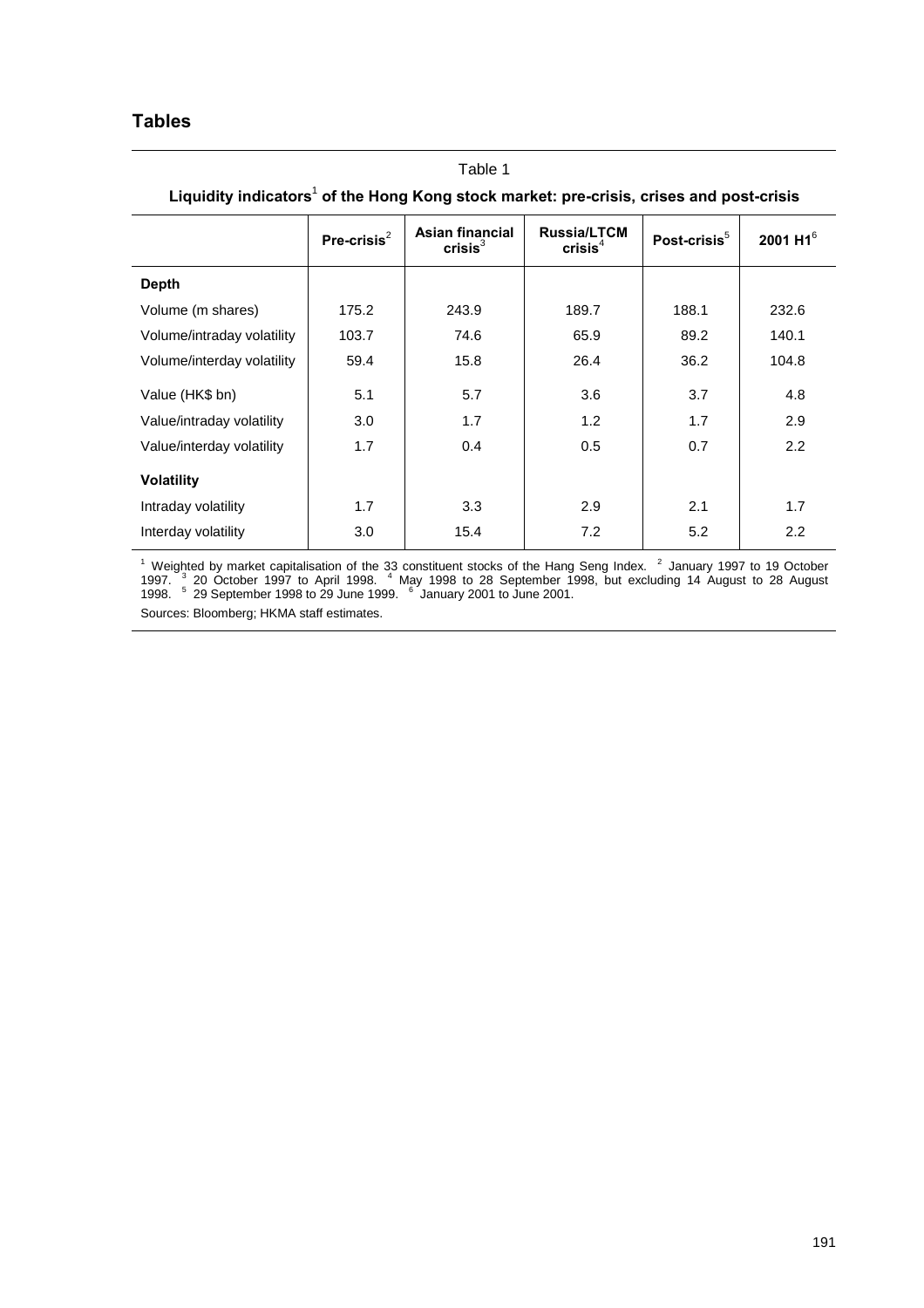# Table 2 **Estimation results for Cheung Kong Holdings**

Model: 
$$
\Delta \ln(P_t) = \alpha + \beta \ln(BSI_t) + \sum_{i=0}^{8} \gamma_i \Delta \ln(BSI_{t-i}) + \sum_{j=1}^{12} \theta_j \Delta \ln(P_{t-j}) + \varepsilon_t
$$

(Pre-crisis from 1997:05 to 1997:08, Asian crisis from 1997:10:20 to 1997:11, Russian crisis from 1998:05 to 1998:08:13, post-crisis I from 1998:11 to 1999:03, post-crisis II from 1999:07 to 1999:12, post-crisis III from 2000:06 to 2000:10 and recent period from 2001:01 to 2001:06)

|                  | Asian<br><b>Pre-crisis</b> |                                                              | <b>Russian</b> |         | <b>Recent</b> |                 |         |
|------------------|----------------------------|--------------------------------------------------------------|----------------|---------|---------------|-----------------|---------|
|                  |                            | crisis                                                       | crisis         | L       | Ш             | $\mathbf{III}$  | period  |
| $\hat{\beta}$    | $0.9*$                     | $3.5*$                                                       | $1.3*$         | $1.4*$  | $1.0*$        | $1.1*$          | $2.2*$  |
|                  | (6.3)                      | (2.4)                                                        | (4.6)          | (4.4)   | (4.8)         | (2.9)           | (6.8)   |
| $\hat{\gamma}_0$ | $14.2*$                    | $22.0*$                                                      | $9.6*$         | $25.7*$ | $3.7*$        | $10.5*$         | $24.4*$ |
|                  | (27.1)                     | (7.7)                                                        | (12.2)         | (30.2)  | (7.2)         | (11.2)          | (25.6)  |
| $\hat{\gamma}_1$ | 2.2                        | $19.2*$                                                      | $9.4*$         | $14.0*$ | $4.7*$        | $4.7*$          | $10.8*$ |
|                  | (0.9)                      | (2.3)                                                        | (10.3)         | (11.3)  | (4.3)         | (3.3)           | (6.9)   |
| $\hat{\gamma}_2$ | $0.5*$                     | 16.0                                                         | $7.2*$         | 16.6    | $7.0*$        | 2.0             | $13.5*$ |
|                  | (2.2)                      | (1.8)                                                        | (8.1)          | (11.8)  | (6.3)         | (1.3)           | (7.7)   |
| $\hat{\gamma}_3$ | 2.1<br>(0.9)               | 15.8<br>$9.3*$<br>$5.7*$<br>(1.9)<br>(7.0)<br>(4.0)<br>(5.4) |                | $5.1*$  | 1.0<br>(0.7)  | $9.9*$<br>(5.6) |         |
| $\hat{\gamma}_4$ | $6.6*$                     | 9.3                                                          | $5.0*$         | $9.0*$  | $5.0*$        | 2.5             | $6.2*$  |
|                  | (3.2)                      | (1.0)                                                        | (5.0)          | (7.0)   | (4.3)         | (1.3)           | (3.8)   |
| $\hat{\gamma}_5$ | 3.7                        | 5.9                                                          | $3.7*$         | $4.3*$  | $5.0*$        | $-0.8$          | 1.4     |
|                  | (1.4)                      | (0.6)                                                        | (4.0)          | (3.0)   | (4.9)         | $(-0.4)$        | (0.8)   |
| $\hat{\gamma}_6$ | $5.9*$                     | 2.5                                                          | $5.5*$         | $5.1*$  | $2.6*$        | $0.6*$          | 2.4     |
|                  | (2.9)                      | (0.2)                                                        | (5.3)          | (4.3)   | (2.5)         | (0.3)           | (1.3)   |
| $\hat{\gamma}_7$ | 0.9                        | 4.0                                                          | 2.2            | $3.0*$  | $2.9*$        | $-0.4$          | 3.2     |
|                  | (0.4)                      | (0.4)                                                        | (1.9)          | (2.2)   | (2.1)         | $(-0.2)$        | (1.5)   |
| $\hat{\gamma}_8$ | 2.2                        | 4.2                                                          | $2.0*$         | $2.6*$  | 1.0           | 1.3             | 3.2     |
|                  | (0.9)                      | (0.4)                                                        | (2.1)          | (2.1)   | (0.9)         | (0.9)           | (1.6)   |
| $\overline{R}^2$ | 0.057                      | 0.0099                                                       | 0.0094         | 0.028   | 0.018         | 0.054           | 0.020   |
| <b>SSR</b>       | 0.053                      | 0.15                                                         | 0.088          | 0.14    | 0.094         | 0.099           | 0.087   |
| ${\cal N}$       | 38,507                     | 14,083                                                       | 34,765         | 48,388  | 58,681        | 49,342          | 55,920  |

Notes: t-statistics in parentheses.

\* Denotes significance at the 5% level. The ln(*BSI<sub>t</sub>*) and  $\Delta$ In(*BSI<sub>t-i</sub>*) variables are divided by 10,000.  $\overline{R}^2$  is the adjusted  $R^2$ . SSR is the sum of squared residual. *N* is the number of observations.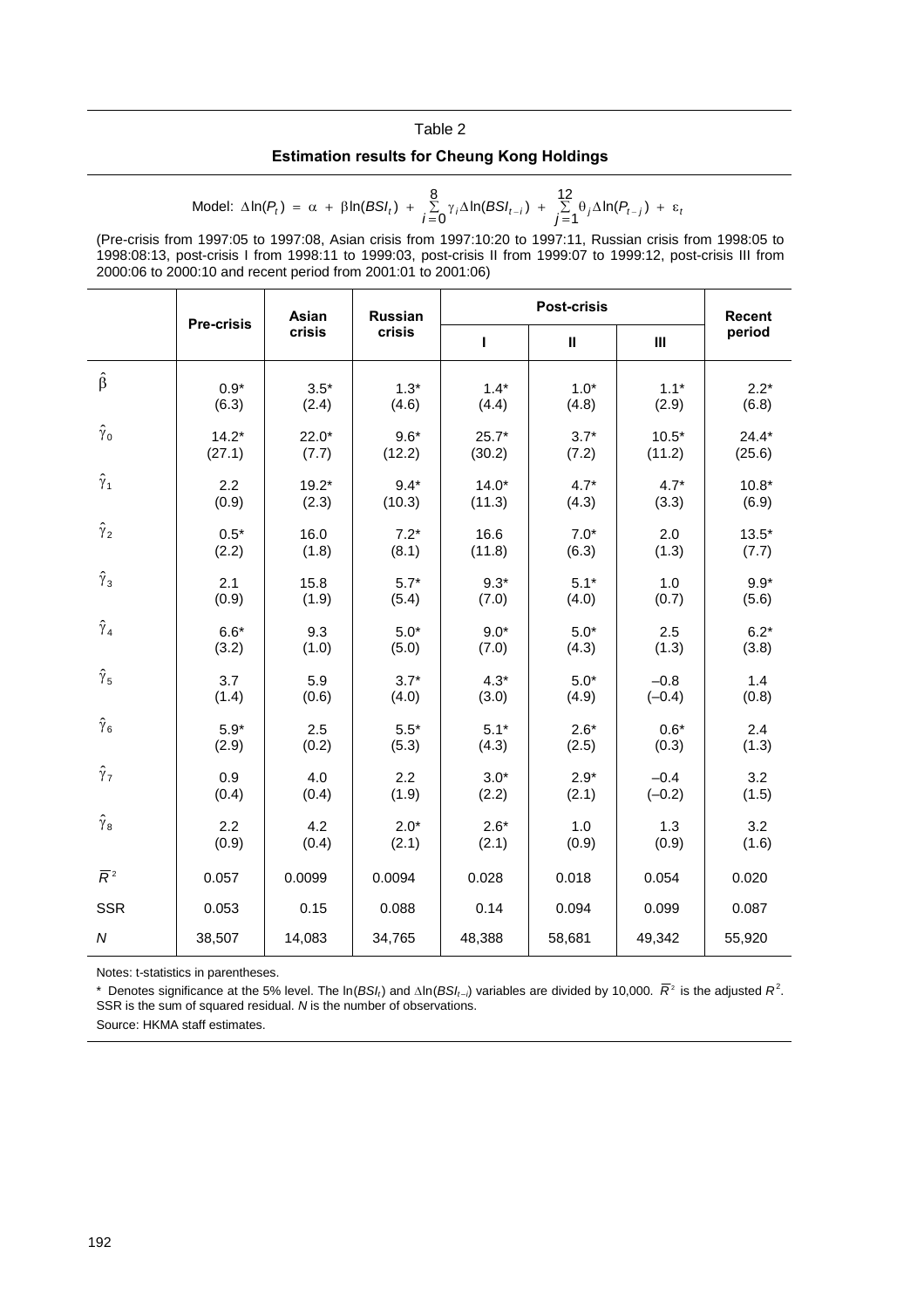# Table 3 **Estimation results for Hang Seng Bank**

Model: 
$$
\Delta \ln(P_t) = \alpha + \beta \ln(BSI_t) + \sum_{i=0}^{8} \gamma_i \Delta \ln(BSI_{t-i}) + \sum_{j=1}^{12} \theta_j \Delta \ln(P_{t-j}) + \varepsilon_t
$$

(Pre-crisis from 1997:05 to 1997:08, Asian crisis from 1997:10:20 to 1997:11, Russian crisis from 1998:05 to 1998:08:13, post-crisis I from 1998:11 to 1999:03, post-crisis II from 1999:07 to 1999:12, post-crisis III from 2000:06 to 2000:10 and recent period from 2001:01 to 2001:06)

|                  |         |         | Asian<br><b>Russian</b><br><b>Pre-crisis</b> |          |        | <b>Post-crisis</b> |         |  |  |
|------------------|---------|---------|----------------------------------------------|----------|--------|--------------------|---------|--|--|
|                  |         | crisis  | crisis                                       | т        | Ш      | Ш                  | period  |  |  |
| $\hat{\beta}$    | $1.7*$  | $3.2*$  | $2.0*$                                       | $1.0*$   | $0.7*$ | $0.8*$             | $1.5*$  |  |  |
|                  | (4.7)   | (3.7)   | (5.8)                                        | (2.0)    | (4.2)  | (4.2)              | (9.3)   |  |  |
| $\hat{\gamma}_0$ | $15.6*$ | 0.5     | $17.6*$                                      | $13.3*$  | $3.4*$ | $6.3*$             | $29.1*$ |  |  |
|                  | (33.9)  | (0.04)  | (17.5)                                       | (11.9)   | (10.5) | (10.5)             | (37.2)  |  |  |
| $\hat{\gamma}_1$ | $4.9*$  | $7.4*$  | $9.4*$                                       | $9.3*$   | $3.2*$ | $8.3*$             | $14.3*$ |  |  |
|                  | (2.9)   | (2.0)   | (6.5)                                        | (6.2)    | (3.7)  | (9.9)              | (10.3)  |  |  |
| $\hat{\gamma}_2$ | $8.3*$  | 4.4     | $10.5*$                                      | $7.1*$   | $2.2*$ | $5.3*$             | $9.6*$  |  |  |
|                  | (4.5)   | (1.4)   | (7.9)                                        | (5.3)    | (2.5)  | (5.3)              | (7.4)   |  |  |
| $\hat{\gamma}_3$ | $6.3*$  | $7.7*$  | $10.7*$                                      | 2.5      | $3.3*$ | $7.1*$             | $9.9*$  |  |  |
|                  | (3.9)   | (2.4)   | (6.7)                                        | (1.3)    | (4.0)  | (7.8)              | (6.3)   |  |  |
| $\hat{\gamma}_4$ | $8.5*$  | 4.0     | $6.4*$                                       | $4.7*$   | $2.4*$ | 2.0                | $7.0*$  |  |  |
|                  | (4.4)   | (1.4)   | (4.5)                                        | (2.7)    | (2.3)  | (1.7)              | (4.9)   |  |  |
| $\hat{\gamma}_5$ | $4.8*$  | $10.7*$ | $9.6*$                                       | $5.0*$   | 0.0    | 1.8                | $4.8*$  |  |  |
|                  | (2.5)   | (4.1)   | (6.8)                                        | (2.5)    | (0.03) | (1.9)              | (3.4)   |  |  |
| $\hat{\gamma}_6$ | $5.6*$  | $7.3*$  | $10.9*$                                      | $4.0*$   | $3.2*$ | $3.8*$             | $4.6*$  |  |  |
|                  | (2.7)   | (2.8)   | (6.8)                                        | (2.3)    | (3.1)  | (4.0)              | (3.0)   |  |  |
| $\hat{\gamma}_7$ | 3.2     | 2.5     | $7.9*$                                       | 1.3      | $2.0*$ | $3.2*$             | $6.9*$  |  |  |
|                  | (1.4)   | (1.0)   | (4.7)                                        | (0.7)    | (2.1)  | (3.1)              | (5.3)   |  |  |
| $\hat{\gamma}_8$ | 3.1     | 4.8     | 3.1                                          | $-0.3$   | 0.9    | $2.4*$             | 2.9     |  |  |
|                  | (1.5)   | (1.8)   | (1.7)                                        | $(-0.2)$ | (1.0)  | (2.2)              | (1.8)   |  |  |
| $\overline{R}^2$ | 0.038   | 0.0091  | 0.0019                                       | 0.013    | 0.014  | 0.024              | 0.033   |  |  |
| <b>SSR</b>       | 0.095   | 0.16    | 0.082                                        | 0.10     | 0.065  | 0.067              | 0.094   |  |  |
| ${\cal N}$       | 38,526  | 14,071  | 31,144                                       | 48,218   | 58,729 | 47,807             | 56,381  |  |  |

Notes: t-statistics in parentheses.

\* denotes significance at the 5% level. The ln(*BSI*<sub>t</sub>) and  $\Delta$ In(*BSI*<sub>t-i</sub>) variables are divided by 10,000.  $\overline{R}^2$  is the adjusted  $R^2$ . SSR is the sum of squared residual. *N* is the number of observations.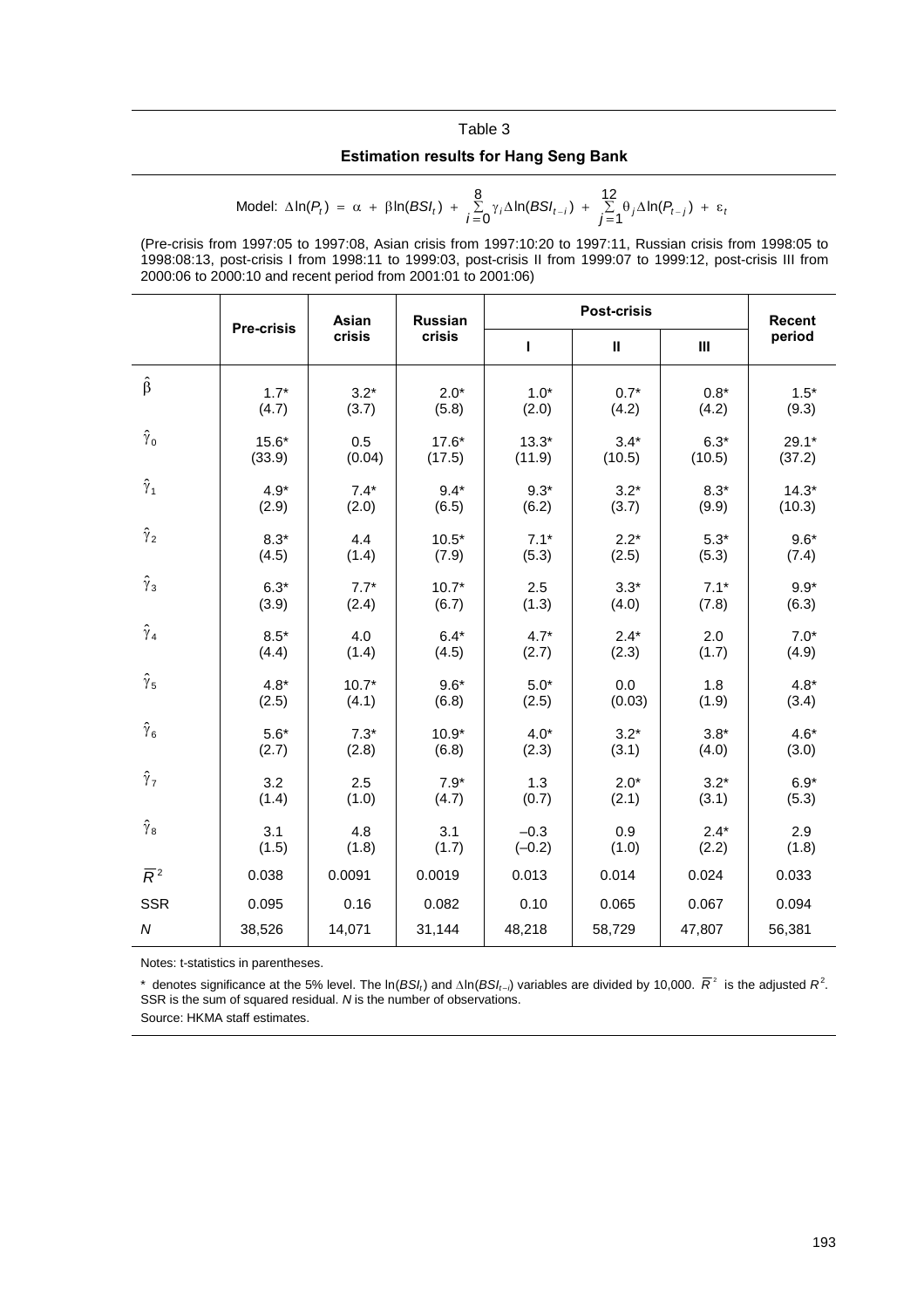# Table 4 **Estimation results for Hutchison Whampoa Limited**

Model: 
$$
\Delta \ln(P_t) = \alpha + \beta \ln(BSI_t) + \sum_{i=0}^{8} \gamma_i \Delta \ln(BSI_{t-i}) + \sum_{j=1}^{12} \theta_j \Delta \ln(P_{t-j}) + \epsilon_i
$$

(Pre-crisis from 1997:05 to 1997:08, Asian crisis from 1997:10:20 to 1997:11, Russian crisis from 1998:05 to 1998:08:13, post-crisis I from 1998:11 to 1999:03, post-crisis II from 1999:07 to 1999:12, post-crisis III from 2000:06 to 2000:10 and recent period from 2001:01 to 2001:06)

|                  |                   | Asian     | <b>Russian</b> |         | <b>Recent</b> |         |         |
|------------------|-------------------|-----------|----------------|---------|---------------|---------|---------|
|                  | <b>Pre-crisis</b> | crisis    | crisis         | T       | $\mathbf{II}$ | Ш       | period  |
| $\hat{\beta}$    | $1.5*$            | $11.2*$   | $2.1*$         | $1.5*$  | $0.6*$        | $1.8*$  | $1.6*$  |
|                  | (2.5)             | (9.4)     | (4.1)          | (4.4)   | (2.3)         | (3.5)   | (7.0)   |
| $\hat{\gamma}_0$ | $31.0*$           | $-3.7*$   | $10.3*$        | $31.5*$ | $-3.6*$       | $24.7*$ | $31.9*$ |
|                  | (24.1)            | $(-2.0)$  | (11.2)         | (48.2)  | $(-8.4)$      | (15.5)  | (50.3)  |
| $\hat{\gamma}_1$ | $18.6*$           | 7.8       | $9.7*$         | $19.2*$ | $10.7*$       | $18.4*$ | $10.6*$ |
|                  | (6.0)             | (1.1)     | (7.7)          | (11.2)  | (10.3)        | (6.6)   | (8.8)   |
| $\hat{\gamma}_2$ | $17.8*$           | $16.0*$   | $10.7*$        | $14.9*$ | $7.0*$        | $31.8*$ | $9.2*$  |
|                  | (6.0)             | (2.4)     | (9.1)          | (8.8)   | (6.4)         | (12.5)  | (7.9)   |
| $\hat{\gamma}_3$ | $8.3*$            | 6.8       | $7.5*$         | $11.2*$ | $5.2*$        | $24.6*$ | 0.9     |
|                  | (2.6)             | (0.9)     | (5.9)          | (5.8)   | (4.2)         | (9.4)   | (0.8)   |
| $\hat{\gamma}_4$ | $15.5*$           | $-2.8$    | $8.1*$         | $12.0*$ | $2.4*$        | $29.4*$ | $8.1*$  |
|                  | (5.4)             | $(-0.44)$ | (6.8)          | (7.2)   | (2.2)         | (11.5)  | (7.3)   |
| $\hat{\gamma}_5$ | $9.2*$            | $-0.5$    | $9.6*$         | $8.6*$  | $4.8*$        | $6.0*$  | $9.3*$  |
|                  | (3.2)             | $(-0.08)$ | (8.3)          | (4.3)   | (3.6)         | (2.2)   | (6.7)   |
| $\hat{\gamma}_6$ | $12.0*$           | $-0.7$    | $5.4*$         | $6.6*$  | $4.4*$        | $16.2*$ | $11.7*$ |
|                  | (4.4)             | $(-0.1)$  | (4.7)          | (3.2)   | (3.5)         | (5.5)   | (8.7)   |
| $\hat{\gamma}_7$ | $7.3*$            | 1.3       | $4.9*$         | $10.1*$ | 2.3           | $15.4*$ | $9.9*$  |
|                  | (2.4)             | (0.2)     | (4.1)          | (5.6)   | (1.8)         | (5.8)   | (7.2)   |
| $\hat{\gamma}_8$ | $8.2*$            | $-4.4$    | $-0.6$         | $9.7*$  | $3.8*$        | $6.9*$  | $6.5*$  |
|                  | (2.5)             | $(-0.7)$  | $(-0.5)$       | (5.3)   | (2.6)         | (2.3)   | (4.5)   |
| $\overline{R}^2$ | 0.075             | 0.0036    | 0.0020         | 0.014   | 0.025         | 0.077   | 0.044   |
| <b>SSR</b>       | 0.078             | 0.14      | 0.090          | 0.13    | 0.11          | 0.14    | 0.098   |
| ${\cal N}$       | 38,517            | 14,077    | 34,760         | 48,386  | 58,723        | 49,316  | 56,379  |

Notes: t-statistics in parentheses.

\* denotes significance at the 5% level. The ln(*BSI<sub>t</sub>*) and  $\Delta$ In(*BSI<sub>t-i)</sub>* variables are divided by 10,000.  $\overline{R}^2$  is the adjusted  $R^2$ . SSR is the Sum of Squared Residual. *N* is the number of observations.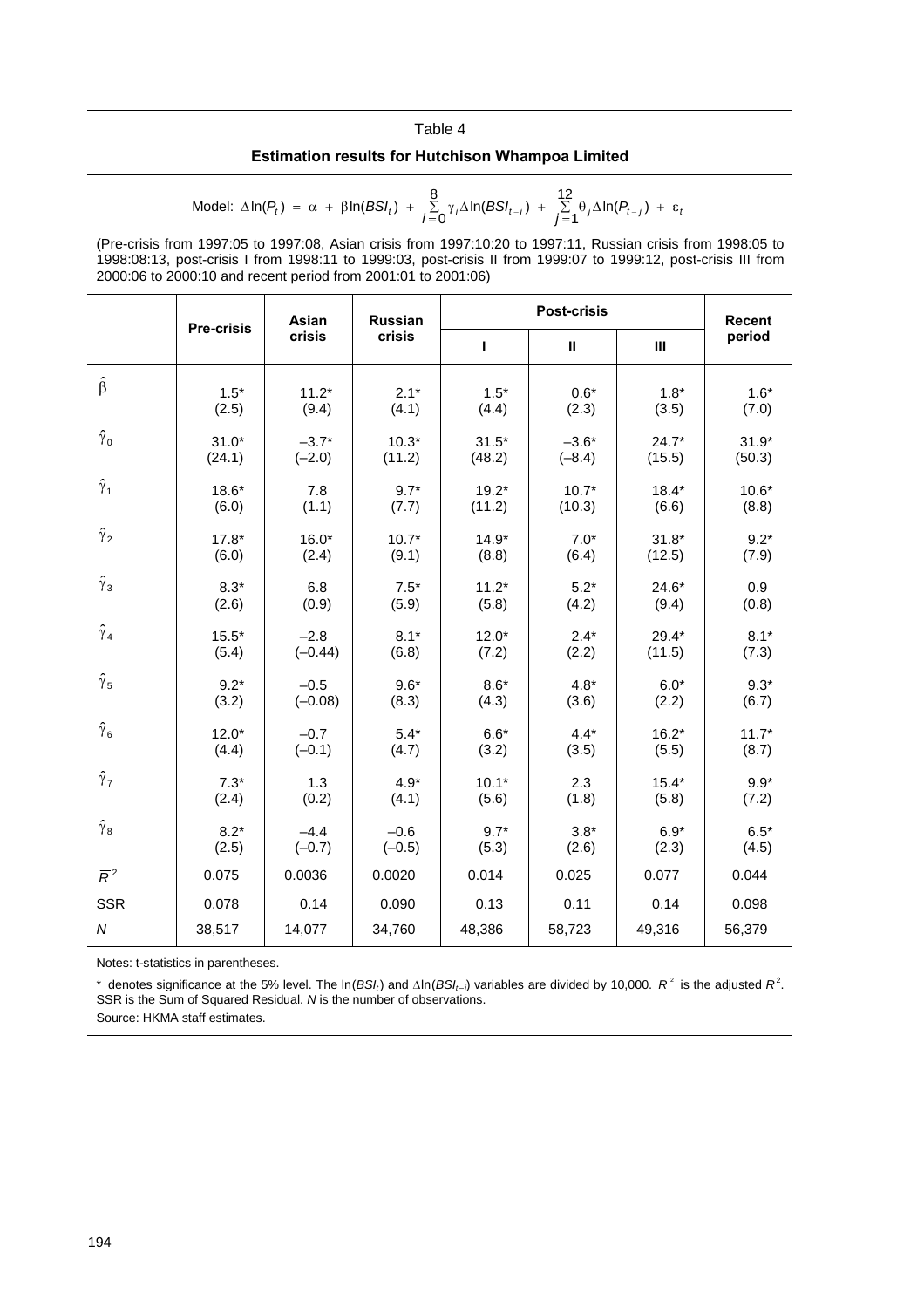#### Table 5

#### **Estimation results for Sun Hung Kai Properties**

Model: 
$$
\Delta \ln(P_t) = \alpha + \beta \ln(BSI_t) + \sum_{j=0}^{8} \gamma_j \Delta \ln(BSI_{t-j}) + \sum_{j=1}^{12} \theta_j \Delta \ln(P_{t-j}) + \varepsilon_i
$$

(Pre-crisis from 1997:05 to 1997:08, Asian crisis from 1997:10:20 to 1997:11, Russian crisis from 1998:05 to 1998:08:13, post-crisis I from 1998:11 to 1999:03, post-crisis II from 1999:07 to 1999:12, post-crisis III from 2000:06 to 2000:10 and recent period from 2001:01 to 2001:06)

|                  | Asian   |          | <b>Post-crisis</b><br><b>Russian</b><br><b>Pre-crisis</b> |          |              |                |         |  |
|------------------|---------|----------|-----------------------------------------------------------|----------|--------------|----------------|---------|--|
|                  |         | crisis   | crisis                                                    | т        | $\mathbf{u}$ | $\mathbf{III}$ | period  |  |
| $\hat{\beta}$    | $1.6*$  | $4.5*$   | $2.6*$                                                    | $1.2*$   | $2.7*$       | $1.5*$         | $2.9*$  |  |
|                  | (4.6)   | (2.6)    | (6.4)                                                     | (4.6)    | (10.8)       | (6.7)          | (10.5)  |  |
| $\hat{\gamma}_0$ | $13.2*$ | $8.0*$   | $14.6*$                                                   | $13.2*$  | $14.4*$      | $24.2*$        | $15.9*$ |  |
|                  | (16.8)  | (10.6)   | (15.0)                                                    | (19.2)   | (28.7)       | (38.6)         | (44.3)  |  |
| $\hat{\gamma}_1$ | $5.2*$  | 5.6      | $8.9*$                                                    | $9.5*$   | $12.6*$      | $18.4*$        | $20.7*$ |  |
|                  | (3.1)   | (1.4)    | (7.4)                                                     | (10.6)   | (12.2)       | (23.7)         | (19.5)  |  |
| $\hat{\gamma}_2$ | $6.9*$  | $10.9*$  | $4.9*$                                                    | $11.3*$  | $12.3*$      | $14.9*$        | $16.9*$ |  |
|                  | (4.7)   | (2.6)    | (3.2)                                                     | (11.7)   | (8.0)        | (19.3)         | (12.8)  |  |
| $\hat{\gamma}_3$ | $4.9*$  | 1.0      | $5.4*$                                                    | $6.2*$   | $6.7*$       | $5.9*$         | $14.4*$ |  |
|                  | (3.3)   | (0.2)    | (3.3)                                                     | (6.0)    | (4.3)        | (5.2)          | (11.4)  |  |
| $\hat{\gamma}_4$ | $5.3*$  | 3.4      | $8.1*$                                                    | $-1.9$   | $4.3*$       | $4.0*$         | $9.7*$  |  |
|                  | (3.7)   | (0.7)    | (5.1)                                                     | $(-1.8)$ | (2.4)        | (3.4)          | (8.4)   |  |
| $\hat{\gamma}_5$ | $3.1*$  | 3.5      | $6.3*$                                                    | $2.1*$   | $5.9*$       | 1.2            | $6.6*$  |  |
|                  | (2.0)   | (0.7)    | (4.0)                                                     | (2.1)    | (3.8)        | (1.0)          | (5.3)   |  |
| $\hat{\gamma}_6$ | $4.1*$  | $-1.8$   | 0.4                                                       | $-0.4$   | $3.9*$       | $2.5*$         | $4.9*$  |  |
|                  | (2.5)   | $(-0.2)$ | (0.3)                                                     | $(-0.3)$ | (2.1)        | (2.2)          | (3.5)   |  |
| $\hat{\gamma}_7$ | 2.4     | $-3.3$   | $4.5*$                                                    | 1.4      | 0.4          | $3.1*$         | $7.9*$  |  |
|                  | (1.4)   | $(-0.5)$ | (2.9)                                                     | (1.5)    | (0.2)        | (2.5)          | (5.4)   |  |
| $\hat{\gamma}_8$ | 5.0     | $-3.0$   | $-2.3$                                                    | $-4.3*$  | $5.2*$       | 1.6            | 2.6     |  |
|                  | (3.4)   | $(-0.4)$ | $(-1.4)$                                                  | $(-6.1)$ | (2.9)        | (1.4)          | (1.9)   |  |
| $\overline{R}^2$ | 0.020   | 0.0076   | 0.0034                                                    | 0.016    | 0.017        | 0.0052         | 0.012   |  |
| <b>SSR</b>       | 0.058   | 0.14     | 0.083                                                     | 0.12     | 0.11         | 0.12           | 0.10    |  |
| ${\cal N}$       | 38,524  | 14,075   | 34,751                                                    | 48,203   | 58,718       | 49,325         | 55,429  |  |

Notes: t-statistics in parentheses.

\* denotes significance at the 5% level. The ln(*BSI*<sub>t</sub>) and  $\Delta$ In(*BSI*<sub>t-i</sub>) variables are divided by 10,000.  $\overline{R}^2$  is the adjusted  $R^2$ . SSR is the sum of squared residual. *N* is the number of observations.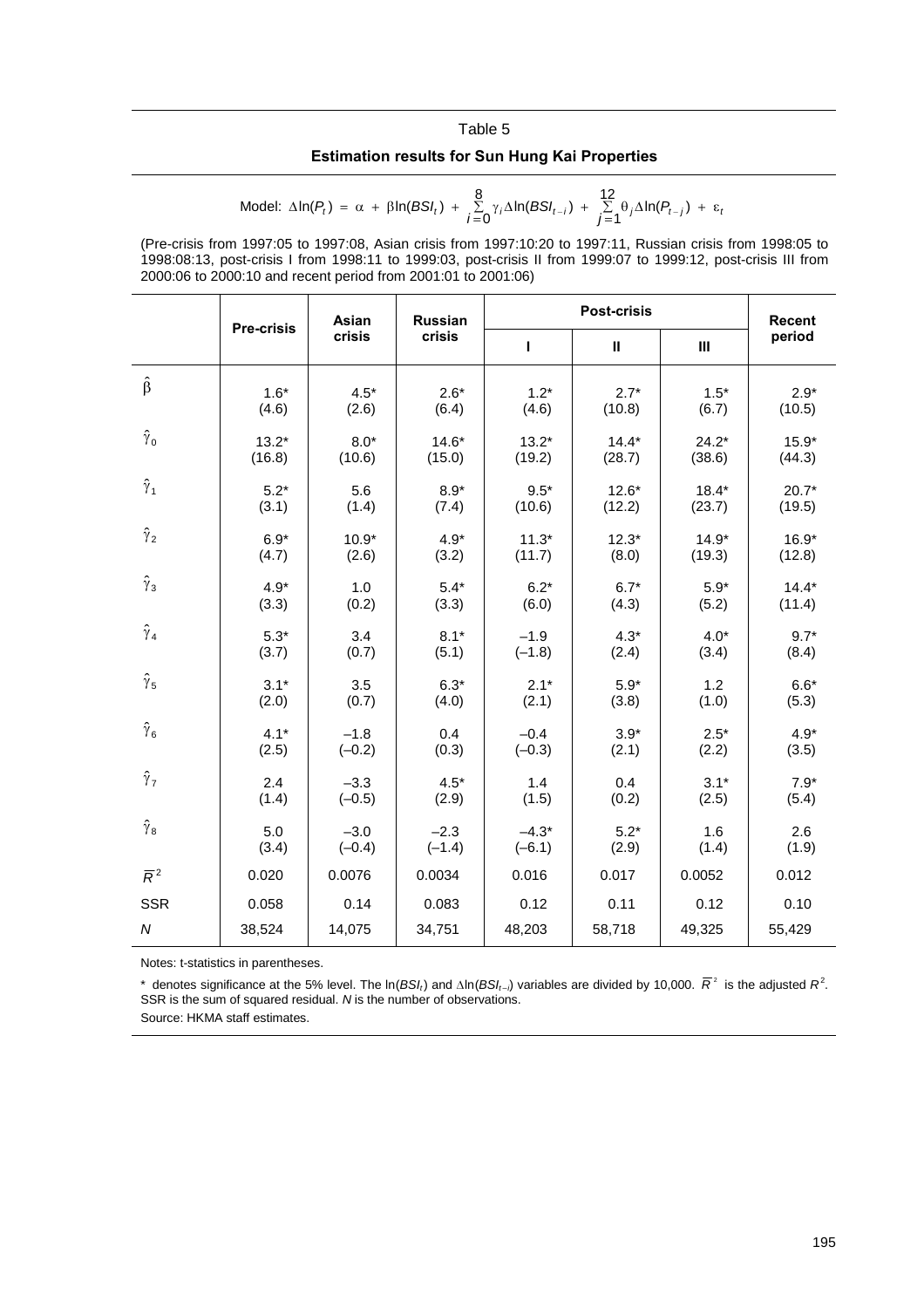# Table 6 **Estimation results for Bank of East Asia**

Model: 
$$
\Delta \ln(P_t) = \alpha + \beta \ln(BSI_t) + \sum_{i=0}^{8} \gamma_i \Delta \ln(BSI_{t-i}) + \sum_{j=1}^{12} \theta_j \Delta \ln(P_{t-j}) + \varepsilon_i
$$

(Pre-crisis from 1997:05 to 1997:08, Asian crisis from 1997:10:20 to 1997:11, Russian crisis from 1998:05 to 1998:08:13, post-crisis I from 1998:11 to 1999:03, post-crisis II from 1999:07 to 1999:12, post-crisis III from 2000:06 to 2000:10 and recent period from 2001:01 to 2001:06)

|                  | <b>Pre-crisis</b> |           | <b>Russian</b> |        | <b>Post-crisis</b> |        |         |  |  |
|------------------|-------------------|-----------|----------------|--------|--------------------|--------|---------|--|--|
|                  |                   | crisis    | crisis         | L      | $\mathbf{II}$      | Ш      | period  |  |  |
| $\hat{\beta}$    | $2.3*$            | $12.5*$   | $2.9*$         | $1.0*$ | $1.2*$             | $1.0*$ | $1.5*$  |  |  |
|                  | (6.3)             | (3.5)     | (7.8)          | (3.2)  | (4.5)              | (5.7)  | (6.6)   |  |  |
| $\hat{\gamma}_0$ | $14.2*$           | $-2.0$    | $39.5*$        | $6.0*$ | $8.3*$             | $3.0*$ | $17.6*$ |  |  |
|                  | (27.1)            | $(-0.8)$  | (29.3)         | (5.1)  | (13.7)             | (5.4)  | (20.0)  |  |  |
| $\hat{\gamma}_1$ | 2.2               | $-2.3$    | $15.7*$        | 2.0    | $3.3*$             | 1.5    | $13.4*$ |  |  |
|                  | (0.9)             | $(-0.2)$  | (6.8)          | (1.2)  | (2.3)              | (1.9)  | (10.5)  |  |  |
| $\hat{\gamma}_2$ | $0.5*$            | 14.9      | $8.7*$         | 1.4    | $4.1*$             | 1.6    | $12.7*$ |  |  |
|                  | (2.2)             | (1.5)     | (3.6)          | (0.8)  | (3.1)              | (1.9)  | (9.1)   |  |  |
| $\hat{\gamma}_3$ | 2.1               | 17.6      | 2.2            | 1.6    | $7.8*$             | 1.0    | $12.9*$ |  |  |
|                  | (0.9)             | (1.7)     | (0.9)          | (1.0)  | (7.1)              | (1.2)  | (9.3)   |  |  |
| $\hat{\gamma}_4$ | $6.6*$            | $-0.4$    | $16.1*$        | $6.1*$ | $2.4*$             | $2.0*$ | $7.3*$  |  |  |
|                  | (3.2)             | $(-0.04)$ | (7.4)          | (3.5)  | (2.0)              | (2.2)  | (4.9)   |  |  |
| $\hat{\gamma}_5$ | 3.7               | $-9.5$    | $21.0*$        | $5.5*$ | $4.0*$             | 0.3    | $9.6*$  |  |  |
|                  | (1.4)             | $(-0.8)$  | (9.6)          | (3.2)  | (3.2)              | (0.4)  | (6.5)   |  |  |
| $\hat{\gamma}_6$ | $5.9*$            | 4.9       | $-10.4*$       | $4.0*$ | 1.3                | $1.7*$ | $2.5*$  |  |  |
|                  | (2.9)             | (0.4)     | $(-4.8)$       | (2.3)  | (0.9)              | (2.1)  | (2.1)   |  |  |
| $\hat{\gamma}_7$ | 0.9               | $-9.9$    | $-1.9$         | $4.9*$ | $-3.4*$            | 0.4    | $7.5*$  |  |  |
|                  | (0.4)             | $(-1.0)$  | $(-1.0)$       | (3.0)  | $(-2.6)$           | (0.5)  | (5.5)   |  |  |
| $\hat{\gamma}_8$ | 2.2               | $-5.4$    | $14.2*$        | 2.1    | 2.2                | $2.5*$ | 1.1     |  |  |
|                  | (0.9)             | $(-0.5)$  | (6.3)          | (1.3)  | (1.6)              | (3.1)  | (0.8)   |  |  |
| $\overline{R}^2$ | 0.057             | 0.0088    | 0.00059        | 0.0040 | 0.0097             | 0.024  | 0.021   |  |  |
| <b>SSR</b>       | 0.053             | 0.080     | 0.14           | 0.13   | 0.091              | 0.087  | 0.10    |  |  |
| ${\cal N}$       | 38,507            | 14,064    | 34,767         | 48,369 | 58,706             | 49,319 | 56,377  |  |  |

Notes: t-statistics in parentheses.

\* denotes significance at the 5% level. The ln(*BSI<sub>t</sub>*) and  $\Delta$ ln(*BSI<sub>t–i)</sub>* variables are divided by 10,000.  $\overline{R}^2$  is the adjusted  $R^2$ . SSR is the sum of squared residual. *N* is the number of observations.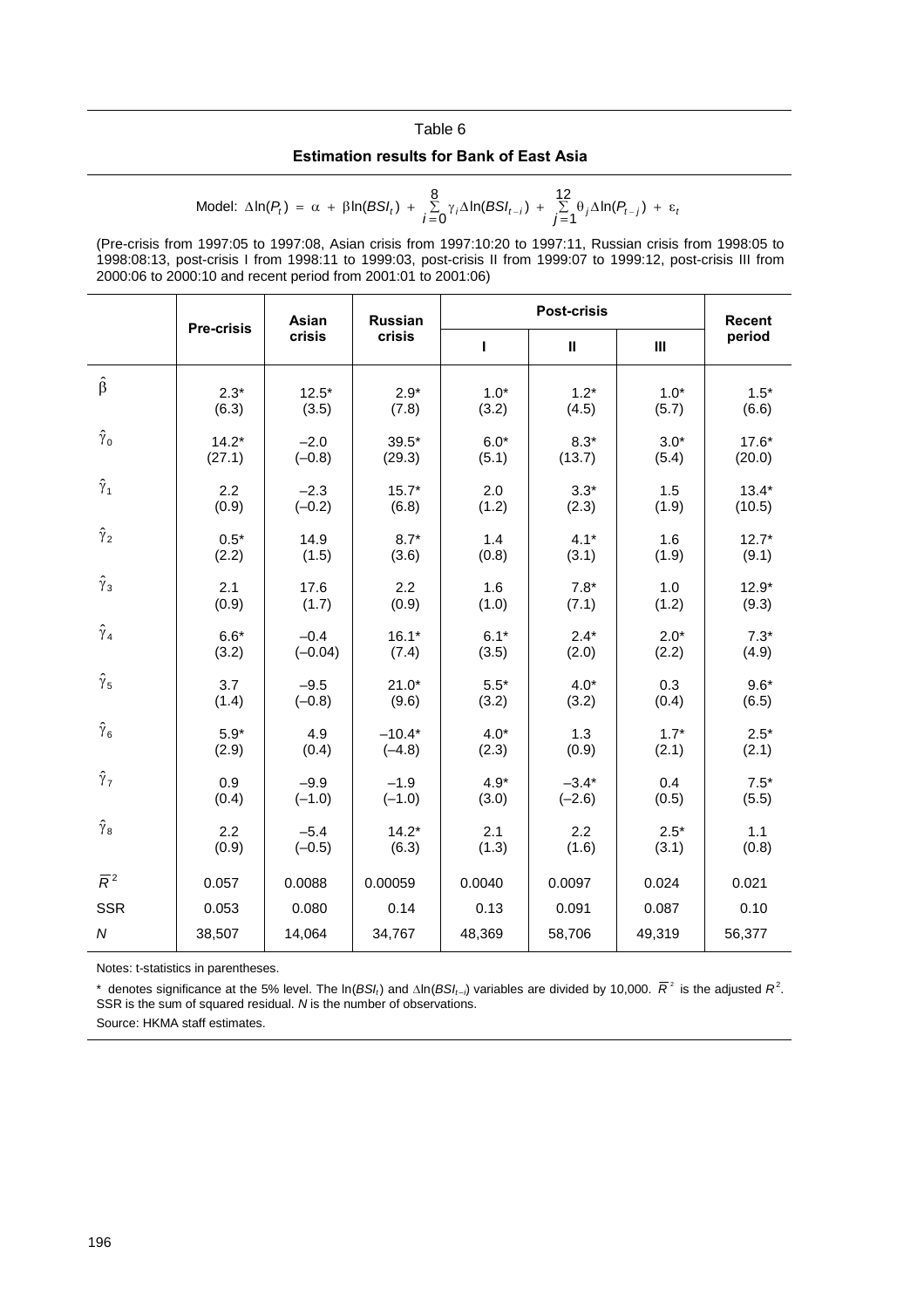| $\beta_t = f(l_t, ID_t, VHK_t, VUSA_t, MLUSA_t, D_{1t}, D_{2t})$ |                         |                        |                          |                                           |                            |                           |                           |                  |             |  |  |  |
|------------------------------------------------------------------|-------------------------|------------------------|--------------------------|-------------------------------------------|----------------------------|---------------------------|---------------------------|------------------|-------------|--|--|--|
| Regression<br>no                                                 | Constant                | $I_t$<br>$(x 10^{-4})$ | $VHK_t$<br>$(x 10^{-4})$ | <b>VUSA</b> <sub>t</sub><br>$(x 10^{-4})$ | $MLUSA_t$<br>$(x 10^{-4})$ | $D_{1t}$<br>$(x 10^{-4})$ | $D_{2t}$<br>$(x 10^{-4})$ | $\overline{R}^2$ | $\mathbf N$ |  |  |  |
| <b>Cheung Kong</b><br>$\mathbf{1}$<br><b>Holdings</b>            | $-0.0002$<br>$(-1.3)$   | $-0.4$<br>$(-1.6)$     | $2.7*$<br>(4.3)          | 1.1<br>(1.7)                              |                            |                           |                           | 0.72             | 32          |  |  |  |
| $\overline{c}$                                                   | 0.00001<br>(0.1)        | $-0.6*$<br>$(-2.4)$    | $3.3*$<br>(6.0)          |                                           |                            | -                         |                           | 0.70             | 32          |  |  |  |
| 3                                                                | $-0.0006*$<br>$(-2.1)$  | $0.6*$<br>(2.4)        | —                        | $2.7*$<br>(2.8)                           |                            |                           |                           | 0.56             | 32          |  |  |  |
| 4                                                                | $-0.000006$<br>$(-0.0)$ | $-0.6*$<br>$(-2.0)$    | $2.8*$<br>(4.6)          | 1.1<br>(1.7)                              | $-0.1$<br>$(-1.8)$         |                           |                           | 0.75             | 32          |  |  |  |
| 5                                                                | 0.0002<br>(1.6)         | $-0.8*$<br>$(-3.0)$    | $3.3*$<br>(5.2)          | $\overline{\phantom{0}}$                  | $-0.1*$<br>$(-2.2)$        |                           |                           | 0.73             | 32          |  |  |  |
| $\,6\,$                                                          | $-0.0004$<br>$(-1.4)$   | $0.6*$<br>(2.0)        |                          | $2.7*$<br>(2.8)                           | $-0.1$<br>$(-1.5)$         |                           |                           | 0.56             | 32          |  |  |  |
| $\overline{7}$                                                   | 0.0001<br>(0.9)         | $-0.2$<br>$(-0.7)$     | 0.5<br>(0.7)             | 0.7<br>1.1)                               | -                          | $11.7*$<br>(3.4)          | $0.8\,$<br>(0.7)          | 0.81             | 32          |  |  |  |
| 8                                                                | $0.0003*$<br>(2.5)      | $-0.3$<br>$(-1.1)$     | 0.7<br>(0.9)             |                                           |                            | $12.7*$<br>(3.9)          | 1.1<br>(0.9)              | 0.80             | 32          |  |  |  |
| 9                                                                | 0.0002<br>(1.0)         | $-0.05$<br>$(-0.3)$    | —                        | 0.7<br>(1.3)                              |                            | $13.4*$<br>(5.7)          | 1.0<br>(0.9)              | 0.81             | 32          |  |  |  |
| 10                                                               | 0.0003<br>(1.8)         | $-0.3$<br>$(-1.1)$     | 0.6<br>(0.9)             | 0.6<br>(1.1)                              | $-0.1*$<br>$(-2.2)$        | $11.4*$<br>(3.6)          | 0.6<br>(0.5)              | 0.83             | 32          |  |  |  |
| 11                                                               | $0.0005*$<br>(3.5)      | $-0.4$<br>$(-1.6)$     | $0.8\,$<br>(1.1)         |                                           | $-0.1*$<br>$(-2.3)$        | $12.4*$<br>(4.0)          | 0.9<br>(0.8)              | 0.83             | 32          |  |  |  |
| 12                                                               | 0.0003<br>(1.9)         | $-0.1$<br>$(-0.8)$     |                          | 0.7<br>(1.3)                              | $-0.1*$<br>$(-2.2)$        | $13.4*$<br>(6.1)          | 0.9<br>(0.8)              | 0.83             | 32          |  |  |  |

**Determinants of market liquidity** 

Table 7

Notes: t-statistics in parentheses.

\* denotes significance at the 5% level. – denotes corresponding variable not included in the respective model. Estimation period as specified in Section 3.2.3 of the paper. Standard errors are obtained by the heteroscedasticity consistent estimator of White (1980) when necessary. Data are monthly averages.  $\overline{R}^2$  is the adjusted  $R^2$ . *N* is the number of observations. Source: HKMA staff estimates.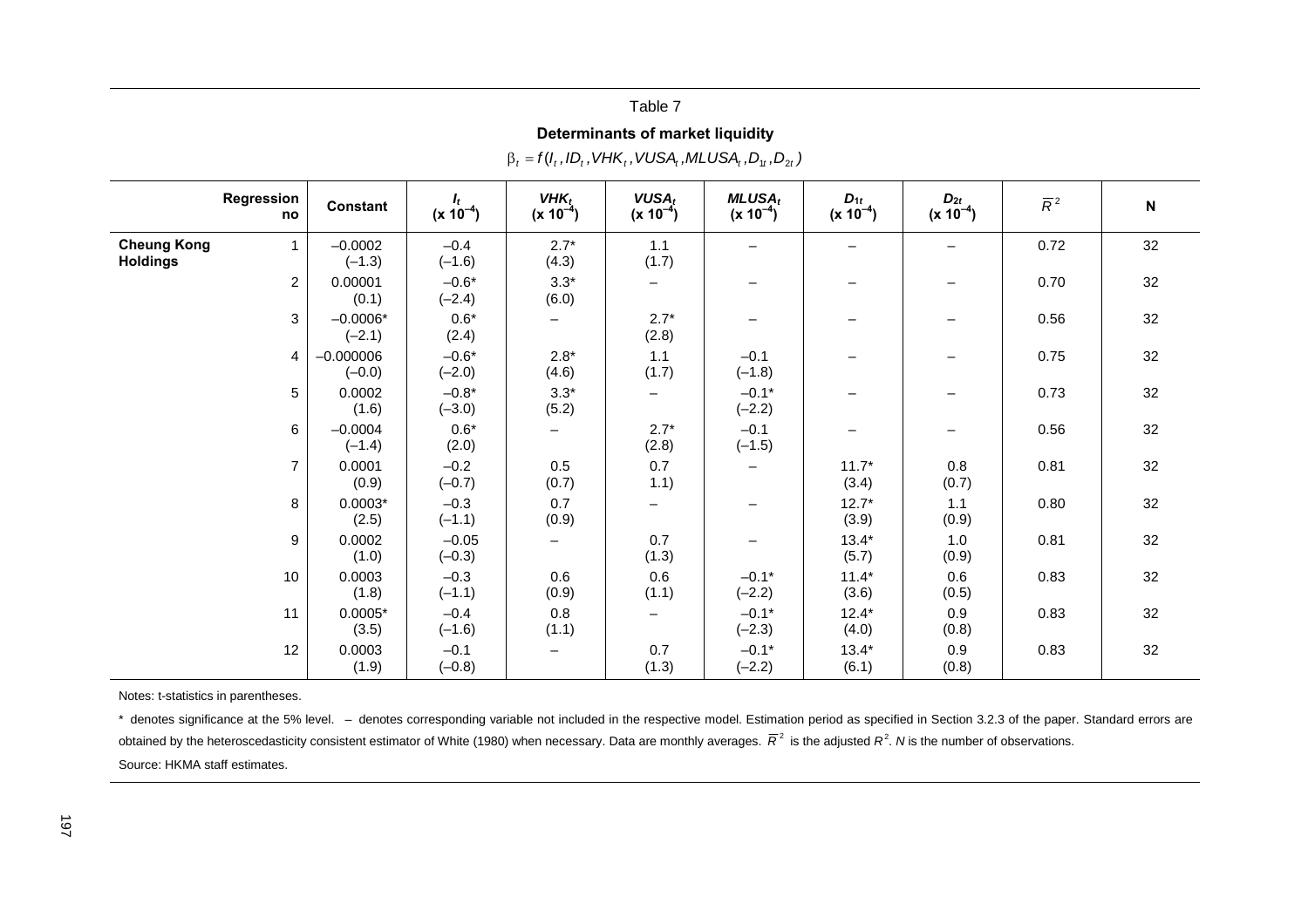| Table 7 (cont)                        |                        |                        |                          |                                |                            |                           |                           |                  |                           |
|---------------------------------------|------------------------|------------------------|--------------------------|--------------------------------|----------------------------|---------------------------|---------------------------|------------------|---------------------------|
| Regression<br>no                      | <b>Constant</b>        | $I_t$<br>$(x 10^{-4})$ | $VHK_t$<br>$(x 10^{-4})$ | <b>VUSA</b> t<br>$(x 10^{-4})$ | $MLUSA_t$<br>$(x 10^{-4})$ | $D_{1t}$<br>$(x 10^{-4})$ | $D_{2t}$<br>$(x 10^{-4})$ | $\overline{R}^2$ | $\boldsymbol{\mathsf{N}}$ |
| <b>Hang Seng Bank</b><br>$\mathbf{1}$ | $-0.0002$<br>$(-1.8)$  | $-0.05$<br>$(-0.2)$    | $1.4*$<br>(3.2)          | 0.6<br>(1.3)                   | $\overline{\phantom{0}}$   |                           | $\overline{\phantom{m}}$  | 0.69             | 32                        |
| $\overline{c}$                        | $-0.00008$<br>$(-1.3)$ | $-0.2$<br>$(-0.8)$     | $1.8*$<br>(4.5)          |                                | $\overline{\phantom{m}}$   | $\overline{\phantom{0}}$  | $\qquad \qquad -$         | 0.68             | 32                        |
| 3                                     | $-0.0004*$<br>$(-2.6)$ | $0.5^{\star}$<br>(3.4) | $\qquad \qquad -$        | $1.4*$<br>(2.5)                | $\qquad \qquad -$          | $\overline{\phantom{0}}$  | $\qquad \qquad -$         | 0.59             | 32                        |
| 4                                     | $-0.00002$<br>$(-0.2)$ | $-0.2$<br>$(-0.9)$     | $1.5*$<br>(3.6)          | 0.6<br>(1.3)                   | $-0.1*$<br>$(-2.5)$        | $\qquad \qquad$           | $\overline{\phantom{m}}$  | 0.74             | 32                        |
| 5                                     | 0.00008<br>(0.9)       | $-0.3$<br>$(-1.5)$     | $1.8*$<br>(5.0)          | $\overline{\phantom{0}}$       | $-0.1*$<br>$(-2.5)$        | $\qquad \qquad$           |                           | 0.73             | 32                        |
| 6                                     | $-0.0003$<br>$(-1.4)$  | $0.5*$<br>(2.8)        | $\qquad \qquad -$        | $1.4*$<br>(2.5)                | $-0.1*$<br>$(-2.5)$        | $\overline{\phantom{0}}$  | $\qquad \qquad -$         | 0.62             | 32                        |
| $\overline{7}$                        | 0.0001<br>(1.1)        | $-0.01$<br>$(-0.1)$    | $-0.04$<br>$(-0.1)$      | 0.2<br>(0.4)                   | $\qquad \qquad -$          | $9.3*$<br>(3.7)           | $2.2*$<br>(2.5)           | 0.78             | 32                        |
| 8                                     | $0.0002*$<br>(2.1)     | $-0.04$<br>$(-0.2)$    | 0.003<br>(0.0)           | —                              | -                          | $9.6*$<br>(4.1)           | $2.3*$<br>(2.6)           | 0.79             | 32                        |
| 9                                     | 0.0001<br>(1.1)        | $-0.02$<br>$(-0.1)$    |                          | 0.2<br>(0.5)                   |                            | $9.2*$<br>(5.4)           | $2.2*$<br>(2.6)           | 0.79             | 32                        |
| 10                                    | $0.0003*$<br>(2.3)     | $-0.1$<br>$(-0.6)$     | 0.05<br>(0.1)            | 0.1<br>(0.4)                   | $-0.1*$<br>$(-2.9)$        | $9.0^{\star}$<br>(4.1)    | $2.0*$<br>(2.6)           | 0.83             | 32                        |
| 11                                    | $0.0003*$<br>(3.6)     | $-0.1$<br>$(-0.8)$     | 0.08<br>(0.2)            | $\overline{\phantom{0}}$       | $-0.1*$<br>$(-3.0)$        | $9.3*$<br>(4.5)           | $2.1*$<br>(2.7)           | 0.84             | 32                        |
| 12                                    | $0.0003*$<br>(2.4)     | $-0.1$<br>$(-0.8)$     | $\qquad \qquad -$        | 0.2<br>(0.4)                   | $-0.1*$<br>$(-3.0)$        | $9.2*$<br>(6.2)           | $2.0*$<br>(2.7)           | 0.84             | 32                        |

\* denotes significance at the 5% level. - denotes corresponding variable not included in the respective model. Estimation period as specified in Section 3.2.3 of the paper. Standard errors are obtained by the heteroscedasticity consistent estimator of White (1980) when necessary. Data are monthly averages.  $\overline{R}^2$  is the adjusted  $R^2$ . N is the number of observations.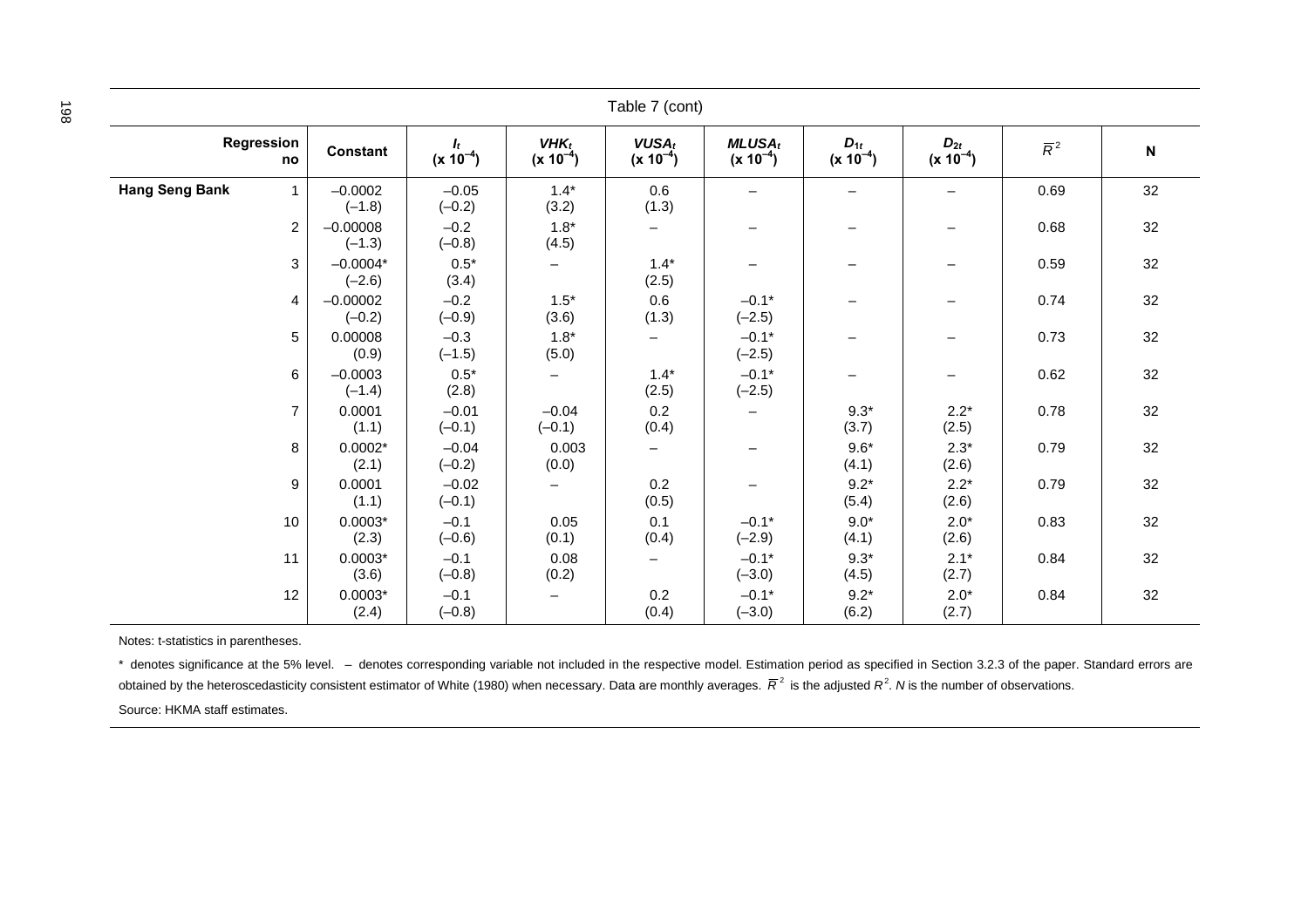| Table 7 (cont)              |                |                         |                        |                          |                               |                            |                           |                           |                  |                           |  |
|-----------------------------|----------------|-------------------------|------------------------|--------------------------|-------------------------------|----------------------------|---------------------------|---------------------------|------------------|---------------------------|--|
| Regression                  | no             | <b>Constant</b>         | $I_t$<br>$(x 10^{-4})$ | $VHK_t$<br>$(x 10^{-4})$ | <b>VUSAt</b><br>$(x 10^{-4})$ | $MLUSA_t$<br>$(x 10^{-4})$ | $D_{1t}$<br>$(x 10^{-4})$ | $D_{2t}$<br>$(x 10^{-4})$ | $\overline{R}^2$ | $\boldsymbol{\mathsf{N}}$ |  |
| <b>Hutchison</b><br>Whampoa | $\mathbf{1}$   | $-0.0005*$<br>$(-3.3)$  | 1.39<br>(1.0)          | $2.0*$<br>(3.1)          | 1.1<br>(1.6)                  | $\overline{\phantom{m}}$   |                           |                           | 0.80             | 32                        |  |
|                             | $\overline{c}$ | $-0.0003*$<br>$(-3.1)$  | 0.1<br>(0.4)           | $2.6*$<br>(4.1)          | $\overline{\phantom{0}}$      |                            | $\overline{\phantom{0}}$  | $\overline{\phantom{m}}$  | 0.79             | 32                        |  |
|                             | 3              | $-0.0008*$<br>$(-3.3)$  | $1.1*$<br>(4.7)        |                          | $2.0*$<br>(2.7)               | $\overline{\phantom{m}}$   | —                         | $\overline{\phantom{m}}$  | 0.74             | 32                        |  |
|                             | 4              | $-0.0006*$<br>$(-3.0)$  | 0.3<br>(1.1)           | $2.0*$<br>(3.0)          | 1.1<br>(1.6)                  | 0.05<br>(0.5)              | $\overline{\phantom{0}}$  | $\qquad \qquad -$         | 0.79             | 32                        |  |
|                             | 5              | $-0.0004*$<br>$(-2.5)$  | 0.1<br>(0.5)           | $2.6*$<br>(4.5)          | $\overline{\phantom{0}}$      | 0.04<br>(0.5)              |                           | $\overline{\phantom{m}}$  | 0.78             | 32                        |  |
|                             | 6              | $-0.0009*$<br>$(-3.2)$  | $1.2*$<br>(4.7)        | $\qquad \qquad -$        | $2.2*$<br>(2.7)               | 0.06<br>(0.8)              |                           | $\qquad \qquad -$         | 0.73             | 32                        |  |
|                             | $\overline{7}$ | $-0.0001$<br>$(-0.7)$   | $0.5\,$<br>(2.0)       | $-0.2$<br>$(-0.2)$       | 0.6<br>(0.9)                  | $\overline{\phantom{m}}$   | $12.3*$<br>(3.4)          | 1.2<br>(0.9)              | 0.86             | 32                        |  |
|                             | 8              | $-0.000009$<br>$(-0.1)$ | 0.4<br>(1.8)           | $-0.05$<br>$(-0.1)$      | $\overline{\phantom{0}}$      |                            | $13.2*$<br>(3.8)          | 1.4<br>(1.1)              | 0.86             | 32                        |  |
|                             | 9              | $-0.0001$<br>$(-0.8)$   | $0.5^{\star}$<br>(2.6) | $\overline{\phantom{m}}$ | 0.5<br>(0.9)                  | $\overline{\phantom{m}}$   | $11.7*$<br>(4.8)          | 1.1<br>(0.9)              | 0.86             | 32                        |  |
|                             | 10             | $-0.0002$<br>$(-1.0)$   | $0.6\,$<br>(2.0)       | $-0.2$<br>$(-0.3)$       | 0.6<br>(0.9)                  | 0.05<br>(0.7)              | $12.4*$<br>(3.4)          | 1.3<br>(1.0)              | 0.85             | 32                        |  |
|                             | 11             | $-0.00007$<br>$(-0.4)$  | 0.5<br>(1.8)           | $-0.09$<br>(1.8)         | -                             | 0.05<br>(0.7)              | $13.3*$<br>(3.8)          | 1.5<br>(1.2)              | 0.85             | 32                        |  |
|                             | 12             | $-0.0002$<br>$(-1.0)$   | $0.5^{\star}$<br>(2.7) | $\overline{\phantom{m}}$ | 0.5<br>(0.9)                  | 0.05<br>(0.7)              | $11.7*$<br>(4.8)          | 1.2<br>(1.0)              | 0.86             | 32                        |  |

\* denotes significance at the 5% level. - denotes corresponding variable not included in the respective model. Estimation period as specified in Section 3.2.3 of the paper. Standard errors are obtained by the heteroscedasticity consistent estimator of White (1980) when necessary. Data are monthly averages.  $\overline{R}^2$  is the adjusted  $R^2$ . *N* is the number of observations.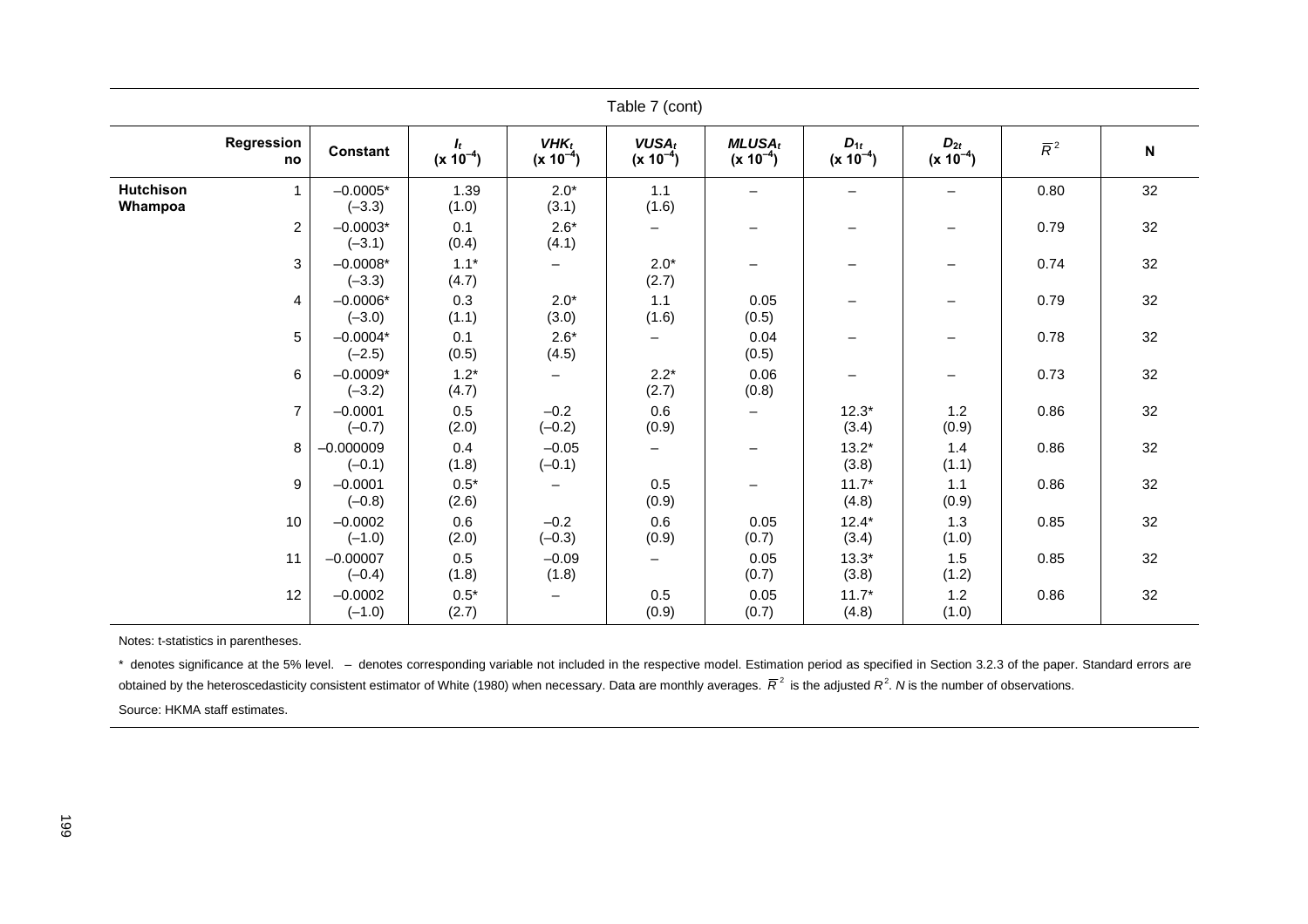| Table 7 (cont)                    |                  |                        |                                 |                          |                                |                            |                           |                           |                  |                           |
|-----------------------------------|------------------|------------------------|---------------------------------|--------------------------|--------------------------------|----------------------------|---------------------------|---------------------------|------------------|---------------------------|
|                                   | Regression<br>no | Constant               | $\mathbf{I}_t$<br>$(x 10^{-4})$ | $VHK_t$<br>$(x 10^{-4})$ | <b>VUSA</b> t<br>$(x 10^{-4})$ | $MLUSA_t$<br>$(x 10^{-4})$ | $D_{1t}$<br>$(x 10^{-4})$ | $D_{2t}$<br>$(x 10^{-4})$ | $\overline{R}^2$ | $\boldsymbol{\mathsf{N}}$ |
| Sun Hung Kai<br><b>Properties</b> | $\mathbf{1}$     | $-0.0002$<br>$(-1.0)$  | 0.3<br>(0.5)                    | 0.06<br>(0.1)            | 1.9<br>(2.5)                   | $\overline{\phantom{m}}$   | $\overline{\phantom{m}}$  | $\qquad \qquad -$         | 0.40             | 32                        |
|                                   | $\overline{2}$   | 0.00008<br>(0.5)       | $-0.03$<br>$(-0.1)$             | 1.0<br>(1.2)             | —                              | $\qquad \qquad -$          | $\overline{\phantom{0}}$  | $\qquad \qquad -$         | 0.26             | 32                        |
|                                   | 3                | $-0.0003*$<br>$(-2.3)$ | $0.3*$<br>(2.8)                 | $\overline{\phantom{m}}$ | $1.9*$<br>(3.5)                | $\overline{\phantom{m}}$   | $\qquad \qquad -$         | $\qquad \qquad -$         | 0.42             | 32                        |
|                                   | $\overline{4}$   | $-0.0002$<br>$(-0.8)$  | 0.3<br>(0.5)                    | 0.07<br>(0.1)            | $1.8*$<br>(2.5)                | $-0.03$<br>$(-0.7)$        | $\overline{\phantom{0}}$  | $\qquad \qquad =$         | 0.38             | 32                        |
|                                   | 5                | 0.0001<br>(0.8)        | $-0.06$<br>$(-0.1)$             | 1.0<br>(1.2)             |                                | $-0.04$<br>$(-0.8)$        | $\qquad \qquad -$         | $\qquad \qquad -$         | 0.24             | 32                        |
|                                   | 6                | $-0.0002$<br>$(-1.4)$  | $0.3*$<br>(2.3)                 | $\overline{\phantom{m}}$ | $1.9*$<br>(3.4)                | $-0.03$<br>$(-0.4)$        | $\qquad \qquad -$         | $\qquad \qquad -$         | 0.41             | 32                        |
|                                   | $\overline{7}$   | 0.00003<br>(0.2)       | $-0.06$<br>$(-0.2)$             | $-0.1$<br>$(-0.1)$       | $1.6*$<br>(2.8)                | $\overline{\phantom{0}}$   | $4.0*$<br>(2.2)           | $4.3*$<br>(3.2)           | 0.58             | 32                        |
|                                   | 8                | $0.0004*$<br>(3.8)     | $-0.3$<br>$(-1.0)$              | 0.2<br>(0.3)             | $\overline{\phantom{0}}$       |                            | $6.5*$<br>(2.5)           | $4.9*$<br>(2.3)           | 0.47             | 32                        |
|                                   | 9                | 0.00003<br>(0.2)       | $-0.08$<br>$(-0.4)$             | $\qquad \qquad -$        | $1.6*$<br>(2.8)                |                            | 3.7<br>(1.6)              | $4.2*$<br>(3.7)           | 0.59             | 32                        |
|                                   | 10               | 0.00005<br>(0.3)       | $-0.07$<br>$(-0.3)$             | $-0.1$<br>$(-0.1)$       | $1.6*$<br>(2.7)                | $-0.01$<br>$(-0.2)$        | 4.0<br>(1.1)              | $4.3*$<br>(3.4)           | 0.56             | 32                        |
|                                   | 11               | $0.0004*$<br>(3.3)     | $-0.3$<br>$(-1.1)$              | 0.3<br>(0.3)             |                                | $-0.02$<br>$(-0.4)$        | $6.4*$<br>(2.4)           | $4.9*$<br>(2.2)           | 0.45             | 32                        |
|                                   | 12               | 0.00005<br>(0.2)       | $-0.1$<br>$(-0.5)$              | $\overline{\phantom{m}}$ | $1.6*$<br>(2.7)                | $-0.02*$<br>$(-0.4)$       | 3.7<br>(1.8)              | $4.2*$<br>(2.5)           | 0.58             | 32                        |

\* denotes significance at the 5% level. - denotes corresponding variable not included in the respective model. Estimation period as specified in Section 3.2.3 of the paper. Standard errors are obtained by the heteroscedasticity consistent estimator of White (1980) when necessary. Data are monthly averages.  $\overline{R}^2$  is the adjusted  $R^2$ . *N* is the number of observations. Source: HKMA staff estimates.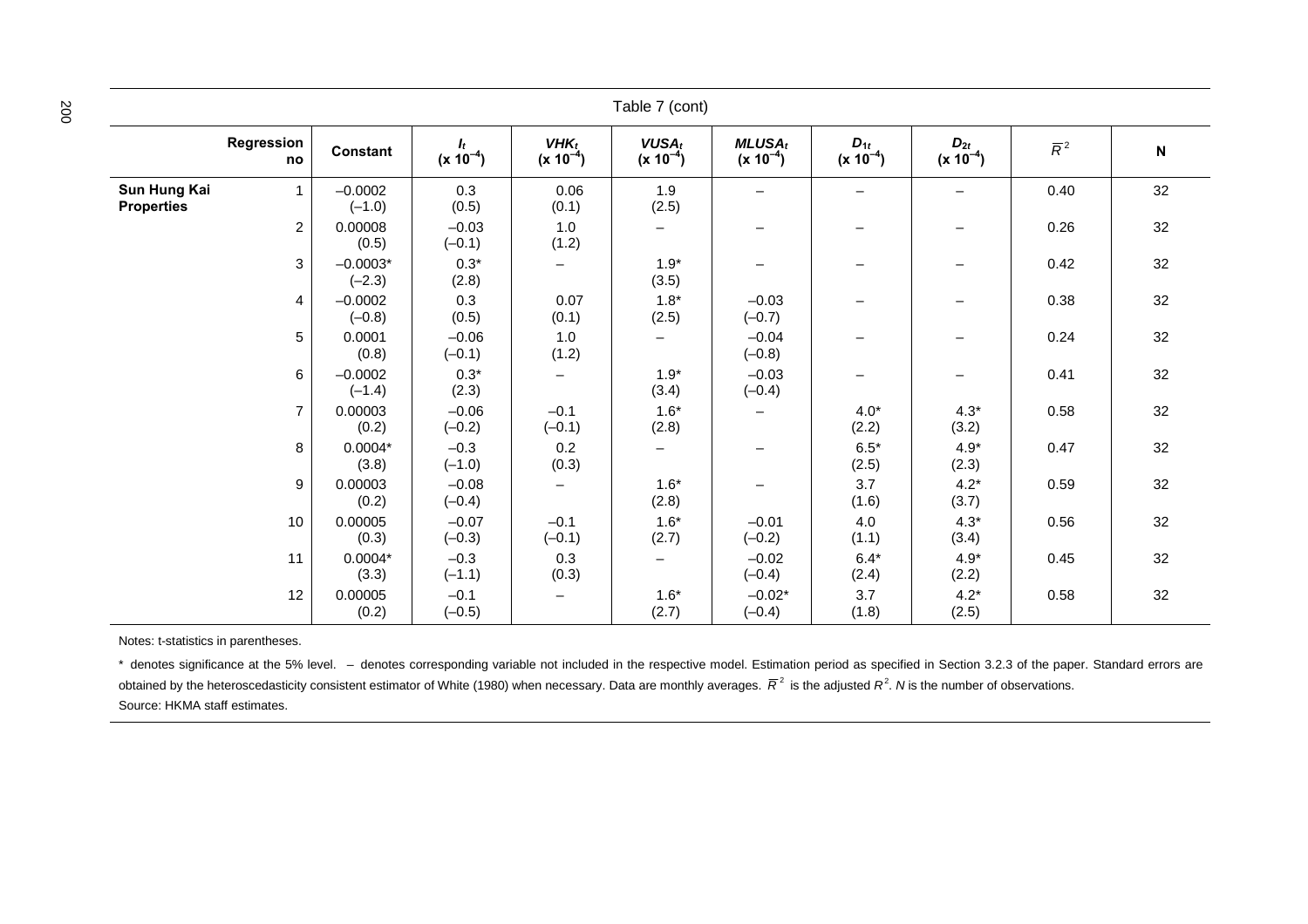| Table 7 (cont)                     |                  |                         |                                 |                          |                                |                            |                           |                           |                  |                           |  |
|------------------------------------|------------------|-------------------------|---------------------------------|--------------------------|--------------------------------|----------------------------|---------------------------|---------------------------|------------------|---------------------------|--|
|                                    | Regression<br>no | Constant                | $\mathbf{I}_t$<br>$(x 10^{-4})$ | $VHK_t$<br>$(x 10^{-4})$ | <b>VUSA</b> t<br>$(x 10^{-4})$ | $MLUSA_t$<br>$(x 10^{-4})$ | $D_{1t}$<br>$(x 10^{-4})$ | $D_{2t}$<br>$(x 10^{-4})$ | $\overline{R}^2$ | $\boldsymbol{\mathsf{N}}$ |  |
| <b>Bank of</b><br><b>East Asia</b> | $\mathbf{1}$     | $-0.0001$<br>$(-1.0)$   | 0.1<br>(0.4)                    | 0.9<br>(1.4)             | 0.8<br>(1.2)                   | -                          | $\qquad \qquad -$         |                           | 0.42             | 32                        |  |
|                                    | $\overline{2}$   | $-0.000007$<br>$(-0.1)$ | $-0.03$<br>$(-0.1)$             | $1.3*$<br>(2.4)          | $\qquad \qquad -$              | -                          | -                         | —                         | 0.42             | 32                        |  |
|                                    | 3                | $-0.0003*$<br>$(-2.3)$  | $0.5^{\star}$<br>(3.4)          | $\overline{\phantom{0}}$ | 1.3<br>(1.7)                   | $\overline{\phantom{0}}$   | $\overline{\phantom{0}}$  | —                         | 0.41             | 32                        |  |
|                                    | 4                | 0.0001<br>(0.8)         | $-0.08$<br>$(-0.3)$             | 1.0<br>(1.7)             | 0.7<br>(1.2)                   | $-0.2*$<br>$(-3.0)$        | L,                        |                           | 0.55             | 32                        |  |
|                                    | 5                | $0.0003*$<br>(2.2)      | $-0.2$<br>$(-0.9)$              | $1.4*$<br>(2.8)          | $\qquad \qquad -$              | $-0.2*$<br>$(-3.0)$        | $\overline{\phantom{0}}$  | —                         | 0.54             | 32                        |  |
|                                    | 6                | $-0.00002$<br>$(-0.2)$  | $0.3*$<br>(2.3)                 | $\overline{\phantom{0}}$ | 1.3<br>(1.9)                   | $-0.2*$<br>$(-3.6)$        | -                         | —                         | 0.52             | 32                        |  |
|                                    | $\overline{7}$   | $-0.0002$<br>$(-0.7)$   | 0.3<br>(0.9)                    | 0.4<br>(0.4)             | 0.8<br>(1.1)                   | -                          | 1.4<br>(0.3)              | $-1.2$<br>$(-0.8)$        | 0.41             | 32                        |  |
|                                    | 8                | 0.00001<br>(0.1)        | 0.2<br>(0.5)                    | 0.6<br>(0.6)             | $\overline{\phantom{m}}$       |                            | 2.6<br>(0.6)              | $-0.9$<br>$(-0.6)$        | 0.41             | 32                        |  |
|                                    | 9                | $-0.0001$<br>$(-0.7)$   | 0.4<br>(1.6)                    | $\overline{\phantom{0}}$ | 0.8<br>(0.9)                   | $\qquad \qquad -$          | 2.8<br>(1.0)              | $-1.1$<br>$(-0.9)$        | 0.43             | 32                        |  |
|                                    | 10               | 0.0001<br>(0.5)         | 0.1<br>(0.4)                    | 0.6<br>(0.7)             | 0.7<br>(1.1)                   | $-0.2*$<br>$(-3.1)$        | 1.0<br>(0.3)              | $-1.5$<br>$(-1.2)$        | 0.56             | 32                        |  |
|                                    | 11               | 0.0003<br>(1.8)         | $-0.0005$<br>$(-0.0)$           | 0.7<br>(0.9)             | $\overline{\phantom{m}}$       | $-0.2*$<br>$(-3.1)$        | 2.1<br>(0.6)              | $-1.3$<br>$(-1.0)$        | 0.55             | 32                        |  |
|                                    | 12               | 0.0001<br>(0.6)         | 0.3<br>(1.3)                    |                          | 0.8<br>(1.3)                   | $-0.2*$<br>$(-3.1)$        | 2.8<br>(1.1)              | $-1.3$<br>$(-1.0)$        | 0.57             | 32                        |  |

\* denotes significance at the 5% level. - denotes corresponding variable not included in the respective model. Estimation period as specified in Section 3.2.3 of the paper. Standard errors are obtained by the heteroscedasticity consistent estimator of White (1980) when necessary. Data are monthly averages.  $\overline{R}^2$  is the adjusted  $R^2$ . N is the number of observations.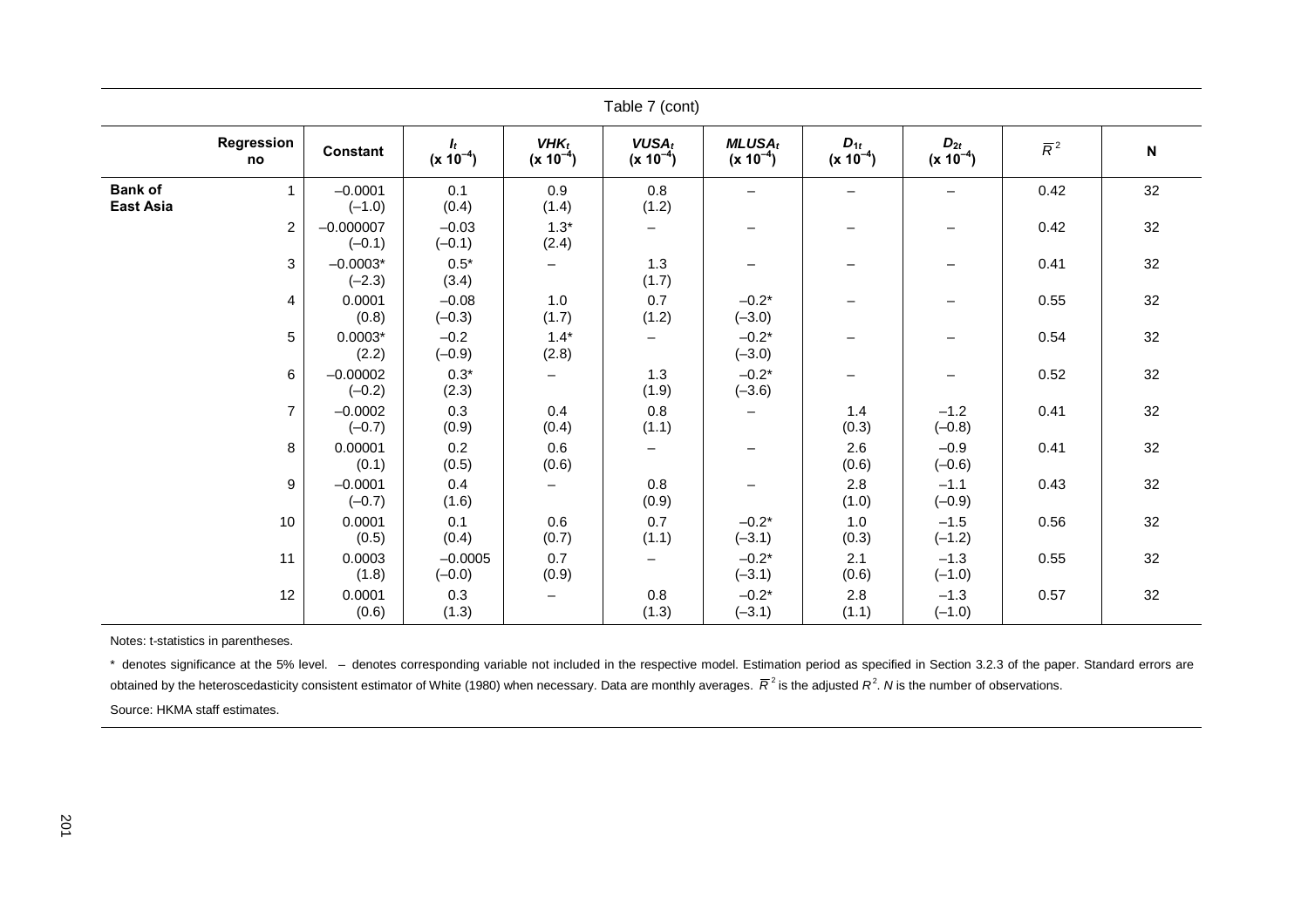



**(a) Trading volume as ratio to intraday volatility**



**(b) Turnover value as ratio to intraday volatility**

Note: **-----** line is a 30-day moving average.

Note: **-----** line is a 30-day moving average.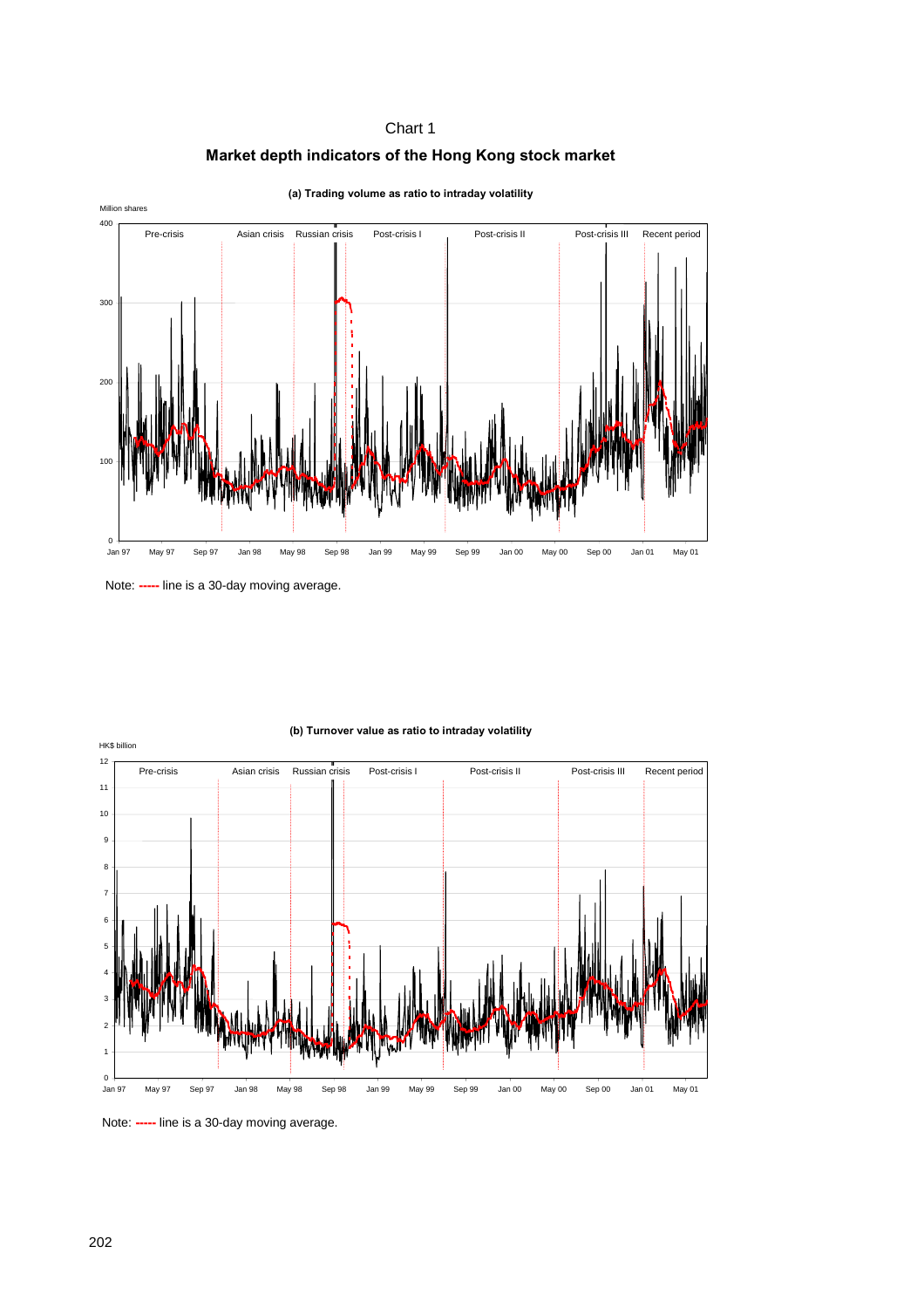#### **Market depth indicators of the Hong Kong stock market**



**(a) Trading volume as ratio to interday volatility**



#### **(b) Turnover value as ratio to interday volatility**

Note: **-----** line is a 30-day moving average.

Note: **-----** line is a 30-day moving average.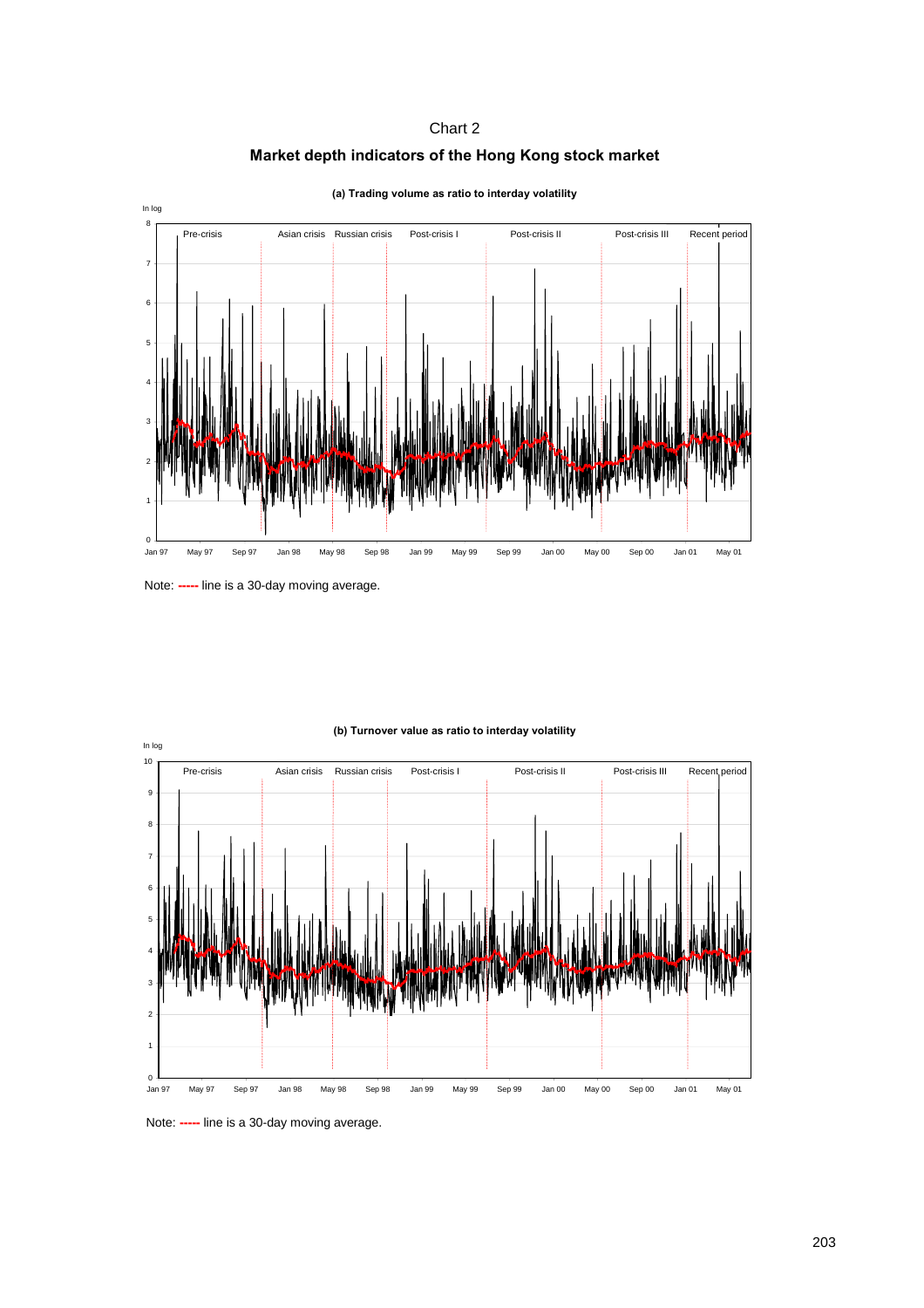

**Price volatility of the Hong Kong stock market** 



#### **(b) Interday price volatility**

Note: **-----** line is a 30-day moving average.

Note: **-----** line is a 30-day moving average.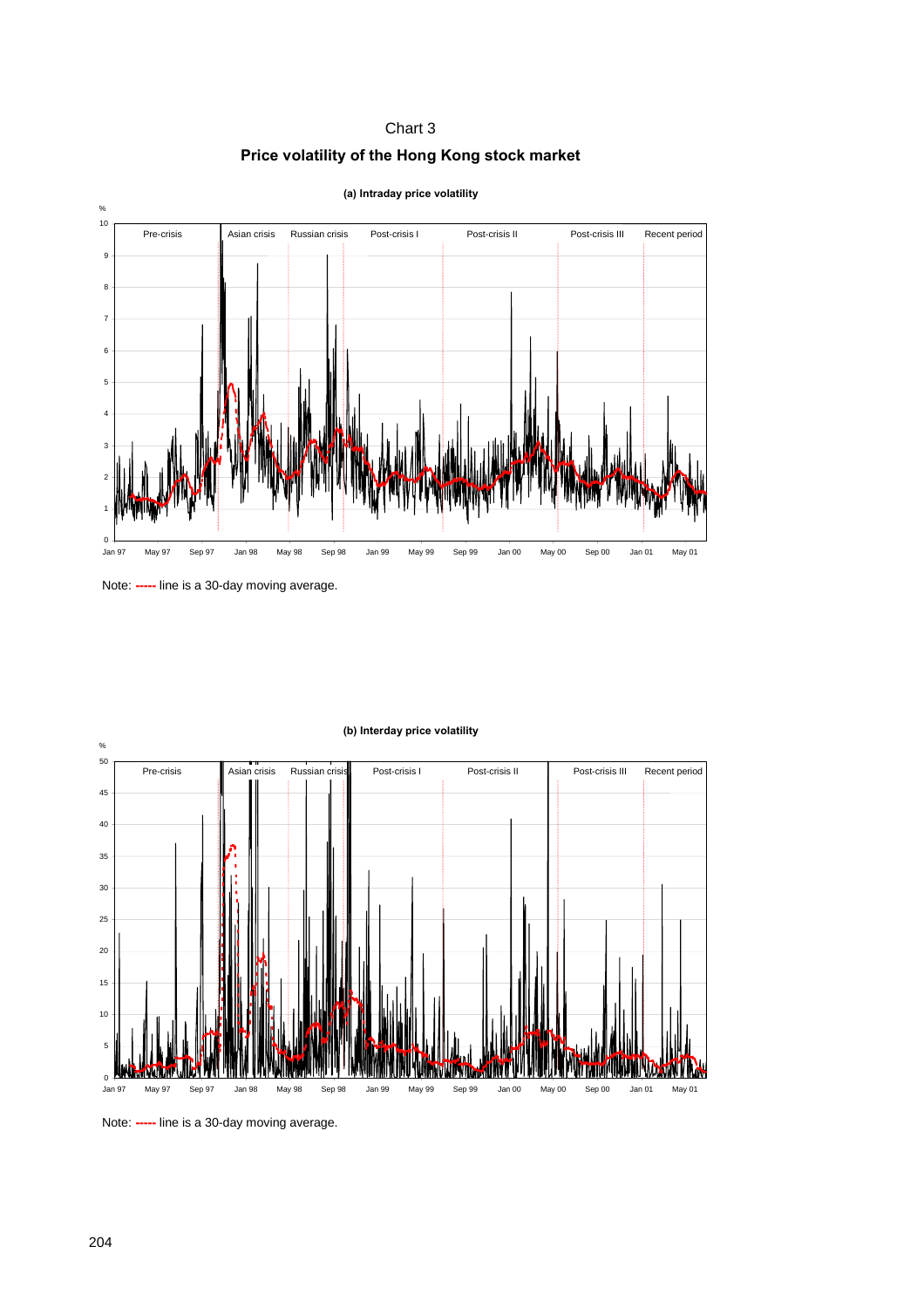**Estimated β coefficient for Cheung Kong Holdings** 



0

1

2

3

4

5

6

7



Chart 5 **Estimated β coefficient for Hang Seng Bank** 

Pre-crisis Asian crisis Russian crisis I II II III Recent period

Post-crisis

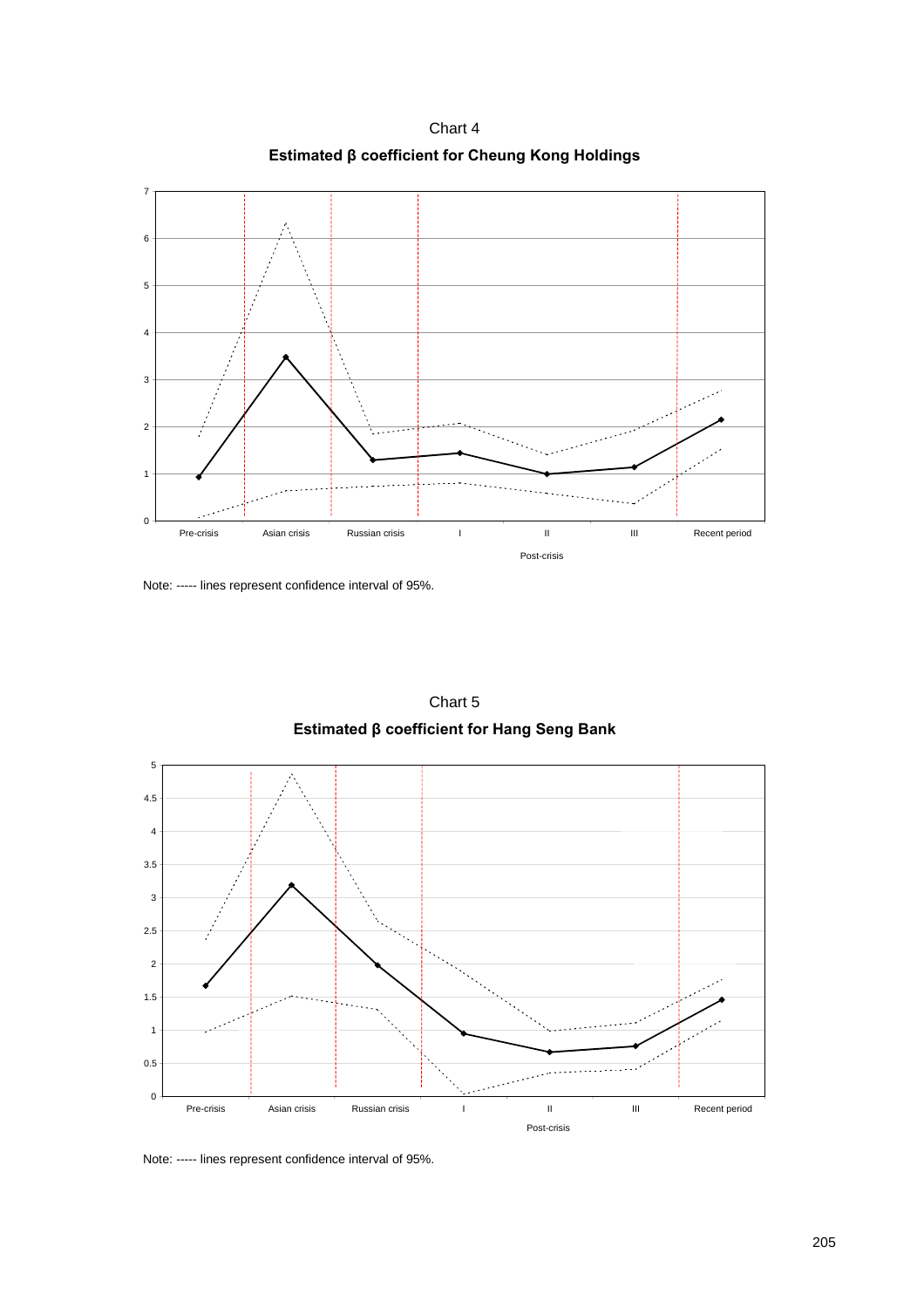Chart 6 **Estimated β coefficient for Hutchison Whampoa Limited** 



Note: ----- lines represent confidence interval of 95%.



Chart 7 **Estimated β coefficient for Sun Hung Kai Properties** 

Note: ----- lines represent confidence interval of 95%.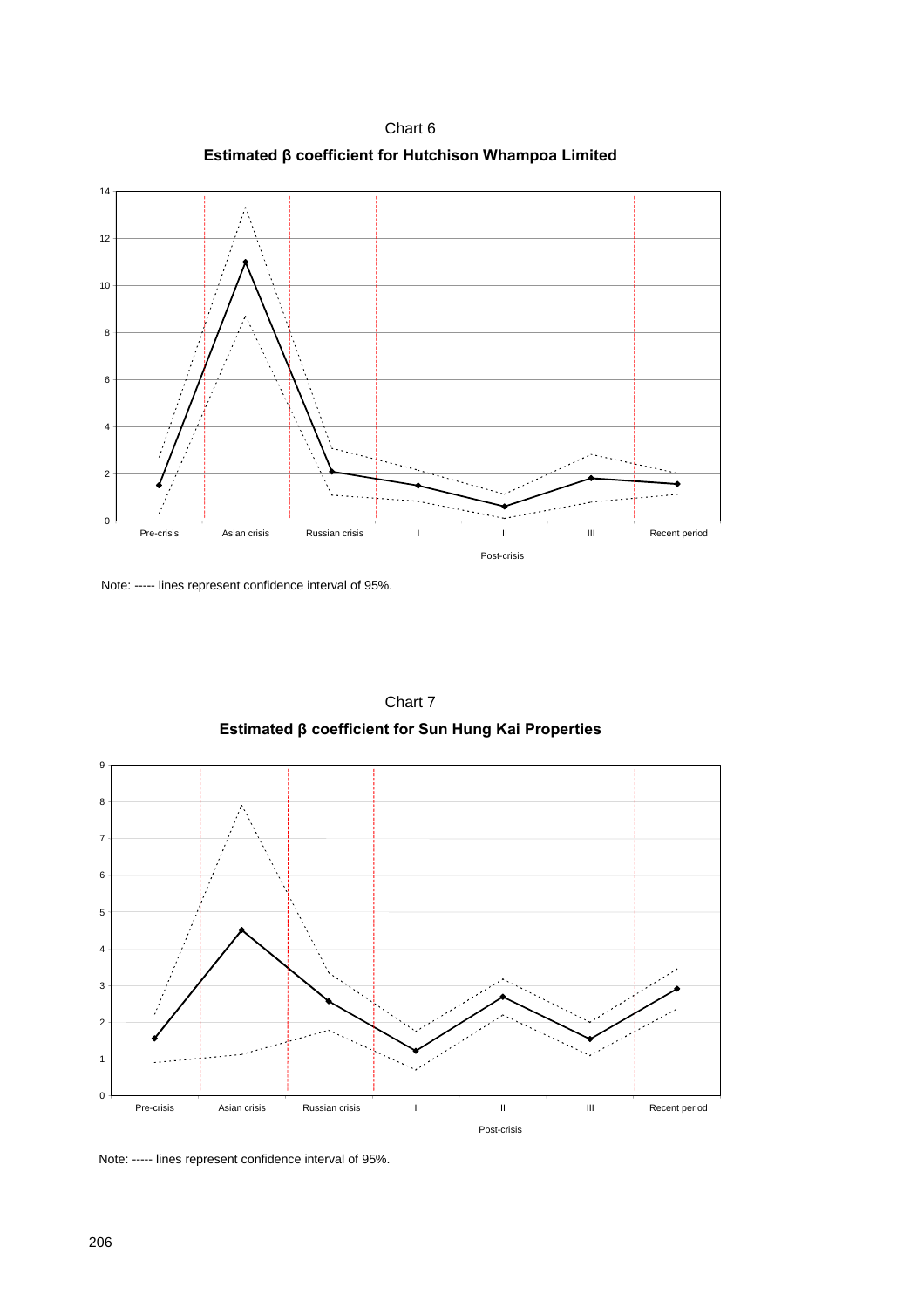Chart 8 **Estimated β coefficient for Bank of East Asia** 



Note: ----- lines represent confidence interval of 95%.



Chart 9

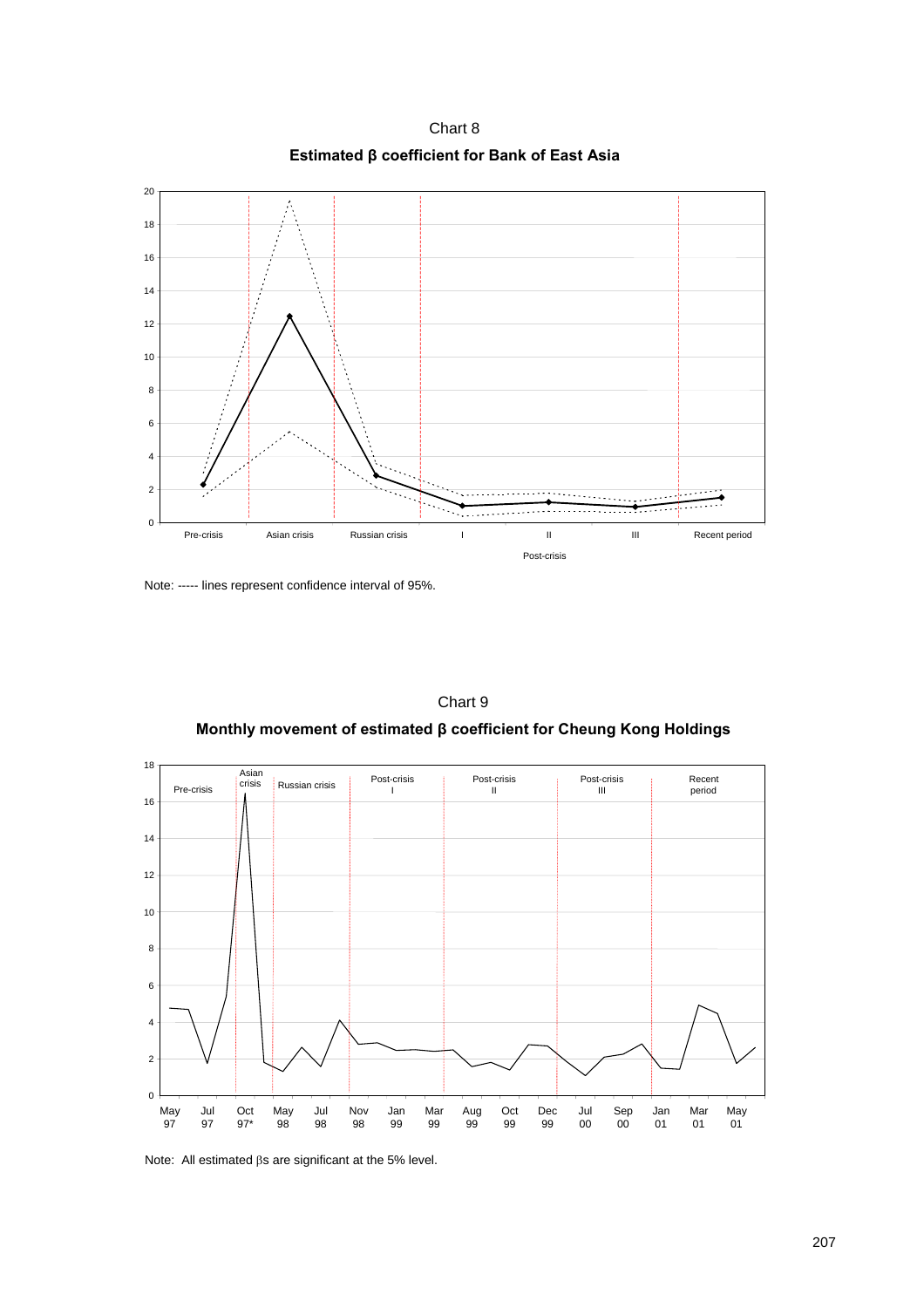



Note: All estimated  $\beta s$  are significant at the 5% level.



Chart 11 **Monthly movement of estimated β coefficient for Hutchison Whampoa Ltd** 

Note: All estimated  $\beta s$  are significant at the 5% level.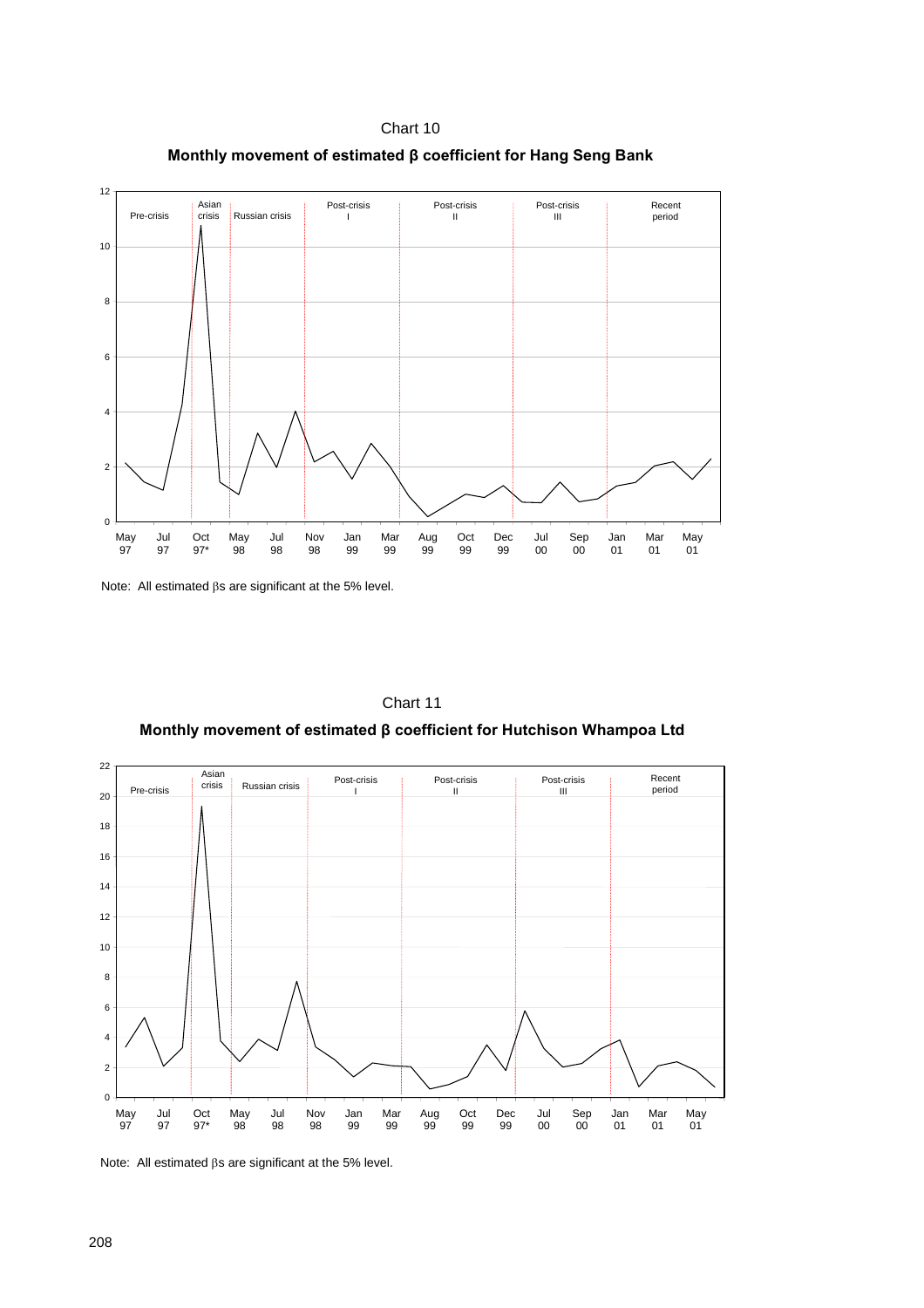Chart 12 **Monthly movement of estimated β coefficient for Sun Hung Kai Properties** 



Note: All estimated  $\beta s$  are significant at the 5% level.





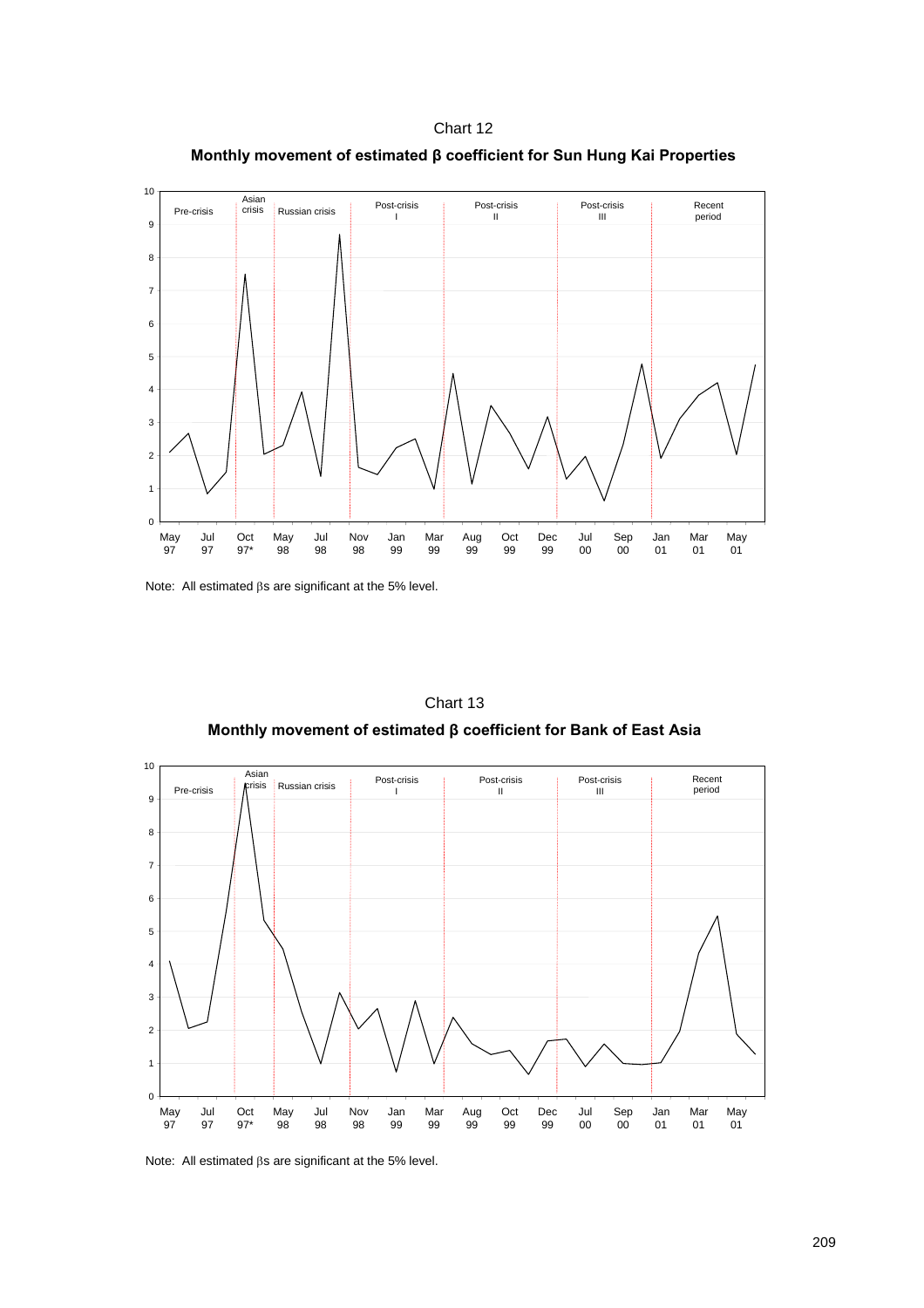## **References**

Amihud, Y and H Mendelson (1980): "Dealership market: market-making with inventory", *Journal of Financial Economics* 8, 31-53.

Ahn, H J and Y L Cheung (1999): "The intraday patterns of the spread and depth in a market without market makers: the stock exchange of Hong Kong", *Pacific-Basin Finance Journal* 7, 539-56.

Ahn, H J, K H Bae and K Chan (2000): "Limited orders, depth, and volatility: evidence from the stock exchange of Hong Kong", *Journal of Finance*, forthcoming.

Bank for International Settlements (1999a): *Market liquidity: research findings and selected policy implications*, report of a study group established by the Committee on the Global Financial System of the central banks of the Group of Ten countries, May.

——— (1999b): *A review of financial market events in autumn 1998*, Committee on the Global Financial System, October.

——— (2001): *Structural aspects of market liquidity from a financial stability perspective*, discussion note prepared by the Committee on the Global Financial System for the March 2001 meeting of the Financial Stability Forum (FSF), June.

Brockman, P and D Y Chung (1998): "Inter- and intra-day liquidity patterns on the stock exchange of Hong Kong", *Journal of International Financial Markets, Institutions and Money* 8, 279-300.

——— (1999): "An analysis of depth behavior in an electronic, order-driven environment", *Journal of Banking and Finance* 23, 1861-86.

——— (2001): "Commonality in liquidity: evidence from an order-driven market structure", *The Journal of Financial Research*, forthcoming.

Brown, P, D Walsh and A Yuen (1997): "The interaction between order imbalance and stock price", *Pacific-Basin Finance Journal* 5, 539-57.

Chan, K and W Fong (2000): "Trade size, order imbalance, and the volatility-volume relation", *Journal of Financial Economics* 57, 247-73.

Chan, K C and C Y Hwang (1998): "The impact of tick size on market quality: an empirical investigation of the stock exchange of Hong Kong", Hong Kong University of Science and Technology, *Working Paper Series.*

Chordia, T, R Roll and A Subrahmanyam (2000): "Market liquidity and trading activity", Emory University and University of California, Los Angeles, *Working Paper Series*.

——— (2001a): "Order imbalance, liquidity, and market returns", *Journal of Financial Economics*, forthcoming.

Chordia, T, A Sarkar and A Subrahmanyam (2001b): "Common determinants of bond and stock market liquidity: the impact of financial crises, monetary policy, and mutual fund flows", Emory University, Federal Reserve Bank of New York and University of California, Los Angeles, *Working Paper Series*.

Demsetz, H (1968): "The costs of transacting", *Quarterly Journal of Economics* 82, 33-53.

Easley, D and M O'Hara (1992): "Time and the process of security price adjustment", *Journal of Finance* 47, 577-605.

Engle, Robert F and Joe Lange (1997): "Measuring, forecasting and explaining time varying liquidity in the stock market", *National Bureau of Economic Research Working Paper* 6129*.*

Grossman, S and M Miller (1988): "Liquidity and market structure", National Bureau of Economic Research, *Working Paper* 2641.

Hasbrouck, J and D J Seppi (2001): "Common factors in prices, order flows and liquidity", *Journal of Financial Economics* 59, 383-411.

Ho, T and H R Stoll (1980): "On dealer markets under competition", *Journal of Finance* 35, 2, 259-67.

——— (1981): "Optimal dealer pricing under transactions and return uncertainty", *Journal of Financial Economics* 9, 47-73.